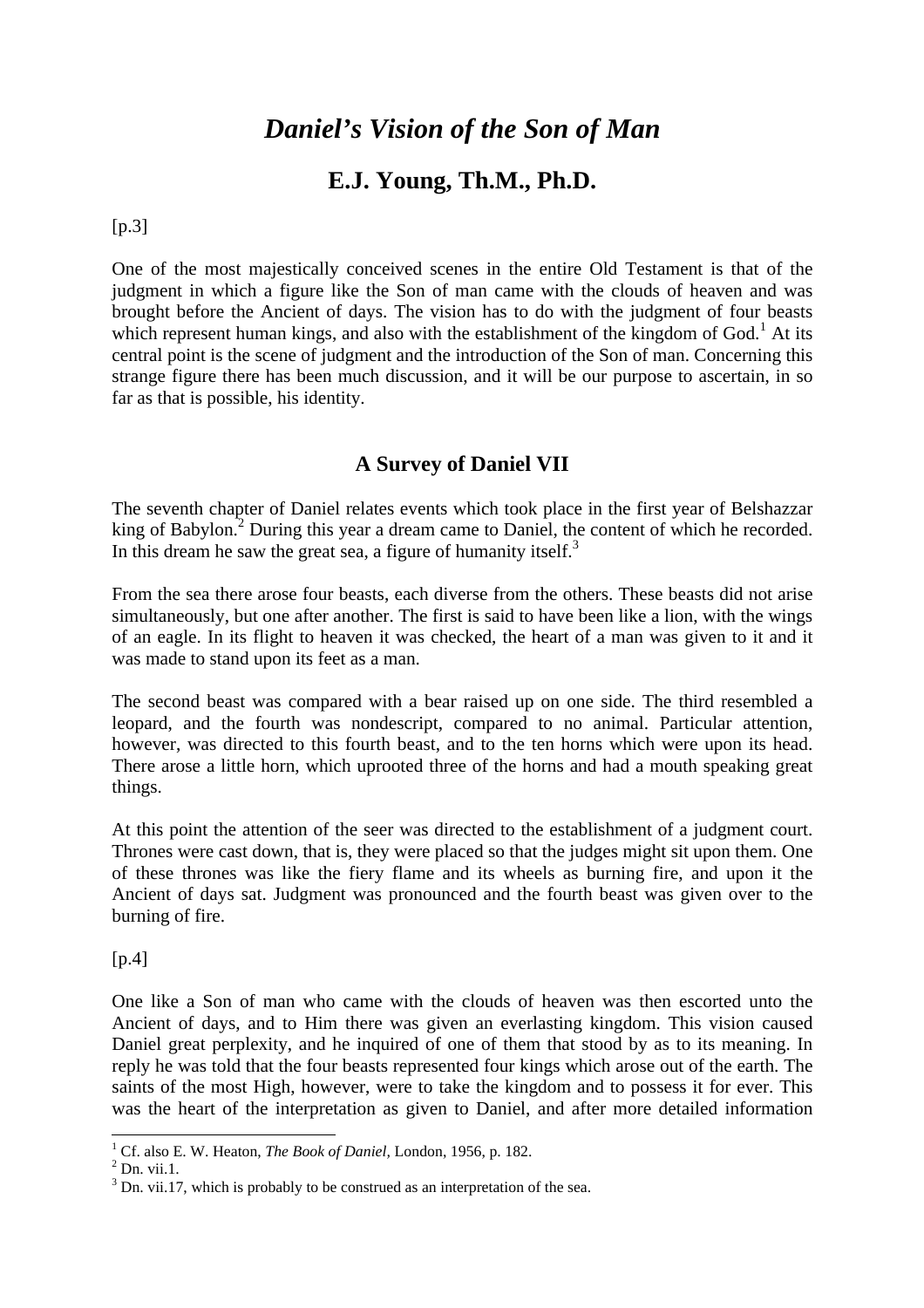concerning the fourth beast and the little horn, Daniel concludes: 'As for me Daniel, my cogitations much troubled me, and my countenance changed in me: but I kept the matter in my heart' (Dn. vii.28b). $<sup>4</sup>$ </sup>

#### **The Unity of the Chapter**

The very brief synopsis which has just been given is based upon the assumption that the seventh chapter of Daniel as we have it is a unity. This position has been rather generally held by scholars of all shades of opinion,<sup>5</sup> but in recent times it has been subjected to severe criticism on the part of H. L. Ginsberg.<sup>6</sup> It will be necessary briefly to examine the position of Professor Ginsberg. In the first place we may note that he makes a serious division between chapters ii and vii of Daniel. Chapter ii, he claims, speaks in general terms of the worldwide kingdom and says not a word about the Jewish nation occupying a position of dominance therein, whereas on the other hand chapter vii asserts that a perpetual sovereignty over the other nations of earth will be bestowed upon the saints of the most High. Chapter ii therefore is to be regarded as pre-Epiphanian, whereas chapter vii is Epiphanian. It is a product of the reign of Antiochus IV Epiphanes, who reigned from 175 to  $163<sup>7</sup>$ 

In analysing the chapter Ginsberg assigns verse 8 to the secondary stratum because it employs the particle  $\forall x$ , whereas in five other verses  $\forall x$  is found. It also employs the perfect instead of participles and it uses the word 'man' as a symbol of holiness.<sup>8</sup> Not only is

#### [p.5]

verse 8 assigned to a secondary stratum but also, in addition, all subsequent references to an eleventh horn are so assigned. Sellin had in addition excluded references to the ten horns on the fourth beast as secondary, but Ginsberg thinks that such references are all primary. The reference to an eleventh king in verse 24b, says Ginsberg, was inserted by an interpolator who forgot to add mention of an eleventh horn.<sup>9</sup> One may be pardoned for wondering, however, if this actually had been the case, how competent such an interpolator was. If he forgot mention of an eleventh horn, when the mention of the eleventh king, supposedly Antiochus Epiphanes, was so extremely important, he surely was a man incompetent for his task.

In defending his thesis Ginsberg maintains that, like the first three beasts, the fourth also must have a specific number. The third beast had the characteristic number four, the first had three, and the second, one.<sup>10</sup> Furthermore, without the above mention of the ten horns the chapter is said to be a torso. Hence Ginsberg seeks to defend the position that originally only ten horns

<sup>4</sup> For the detailed exposition of the chapter cf. Young, *The Prophecy of Daniel,* Grand Rapids, 1949, pp. 141- 164.

<sup>&</sup>lt;sup>5</sup> E.g. Charles, Rowley, Pfeiffer, Leupold, Möller. Rowley is correct in asserting that in recent years few critical scholars have defended the unity of Daniel. Cf. H. H. Rowley, The Unity of the Book of Daniel', in *The Hebrew Union College Annual,* Vol. XXIII, Part One, 1950-1951, p. 233.

<sup>6</sup> H. Louis Ginsberg, *Studies in Daniel,* New York, 1948.

<sup>7</sup> *Op. cit.,* p. 6.

<sup>8</sup> *Op. cit.,* p. 11.

<sup>9</sup> *Op. cit.,* p. 12.

<sup>10</sup> *Op. cit.,* p. 12.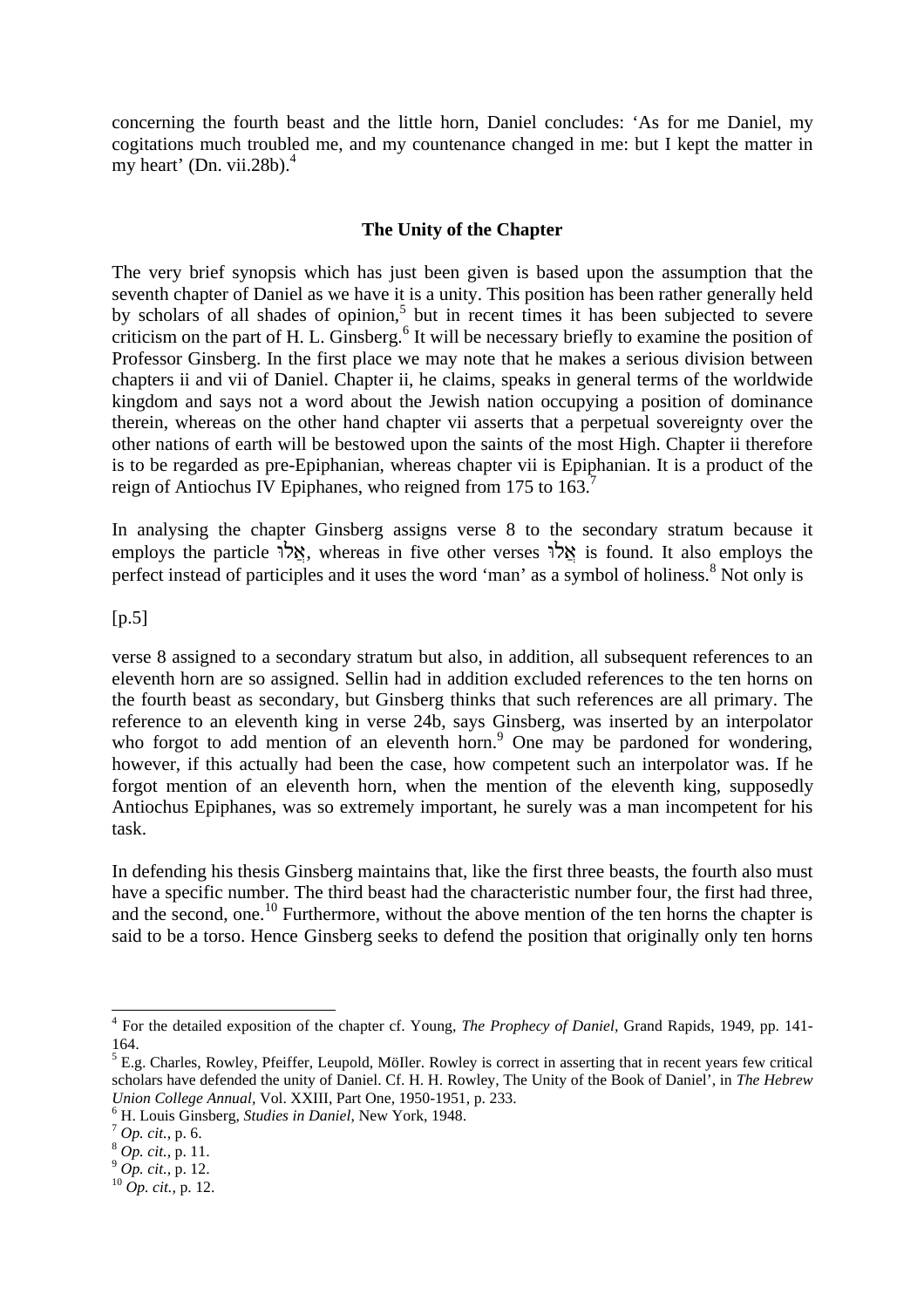were mentioned, and that the tenth horn referred to Antiochus Epiphanes. All of this is obtained at the expense of considerable rearrangement of the chapter.<sup>11</sup>

Ginsberg's reconstruction has not been allowed to go unchallenged. It was answered by H. H. Rowley, who is one of the most competent of recent students of Daniel and who has devoted a lifetime to the book's study.<sup>12</sup> Rowley points out that it would be 'highly improb able' that the seventh chapter of Daniel would be as misunderstood in the manner that Ginsberg supposes at a time so shortly after its composition. This point is weighty. Ginsberg thinks that the primary material of the chapter comes from the time of Antiochus Epiphanes and that the interpolations were made shortly thereafter by a redactor who intended it to be understood that Antiochus was represented by an eleventh horn. Would the original purpose of the book so soon have been misunderstood? Secondly, Rowley points out that if an interpolator had been trying to impose a new meaning upon the chapter he would have made that new meaning much clearer than it is. According to Ginsberg this glossator, or interpolator, intended the ten horns to refer to ten contemporary kings, including those of Sparta and Bithynia. Rowley rightly points out that one would hardly

 $[p.6]$ 

l

think of Antiochus as a 'little horn' in comparison with the rulers of those kingdoms.

In addition to what Rowley has remarked we would point out that the chapter as it stands does yield a good sense. Its proper interpretation fits in well with what has been taught in the parallel second chapter, and for that matter with the general framework of the remainder of the book of Daniel. We shall therefore proceed to its interpretation upon the assumption that, as it stands, it is a unity.

## **The Figure of the Son of Man**

Actual reference to the heavenly figure like a Son of man is confined to only two verses in Daniel vii, namely, 13 and 14. This heavenly figure comes unto the Ancient of days and is brought before Him, and an eternal and universal kingdom is given to Him. The basic question with which we are concerned may be stated baldly: What is the identity of this heavenly figure? What does the writer intend us to understand by his reference to one like a Son of man? Questions such as these have naturally occasioned much discussion.

In recent times C. H. Dodd has again given expression to one common interpretation. He thinks that the writer of Daniel vii is speaking of Israel under the similitude of a human figure which was humiliated into insignificance until God visited it and raised it again to glory. With respect to the New Testament individualizing interpretation, he says: 'The New Testament use of the title "Son of Man" for Christ results from the individuation of this corporate conception.<sup>13</sup> According to this widely held view the heavenly figure at first, or at least as the figure appears in Daniel, had a collective significance, and this collective

<sup>&</sup>lt;sup>11</sup> Ginsberg gives a translation of his reconstructed chapter, *op. cit.*, pp. 15-18.

<sup>&</sup>lt;sup>12</sup> *Op. cit.,* pp. 250-252; 255-259. In Vetus Testamentum, Vol. IV, 1954, pp. 246-275, Ginsberg replied to Rowley in an article entitled, 'The Composition of the Book of Daniel'. Rowley's answer appeared, in the same journal, Vol. V. No. 3, 1955, pp. 272-276.

<sup>13</sup> C. H. Dodd, *According to the Scriptures,* London, 1952, p. 118.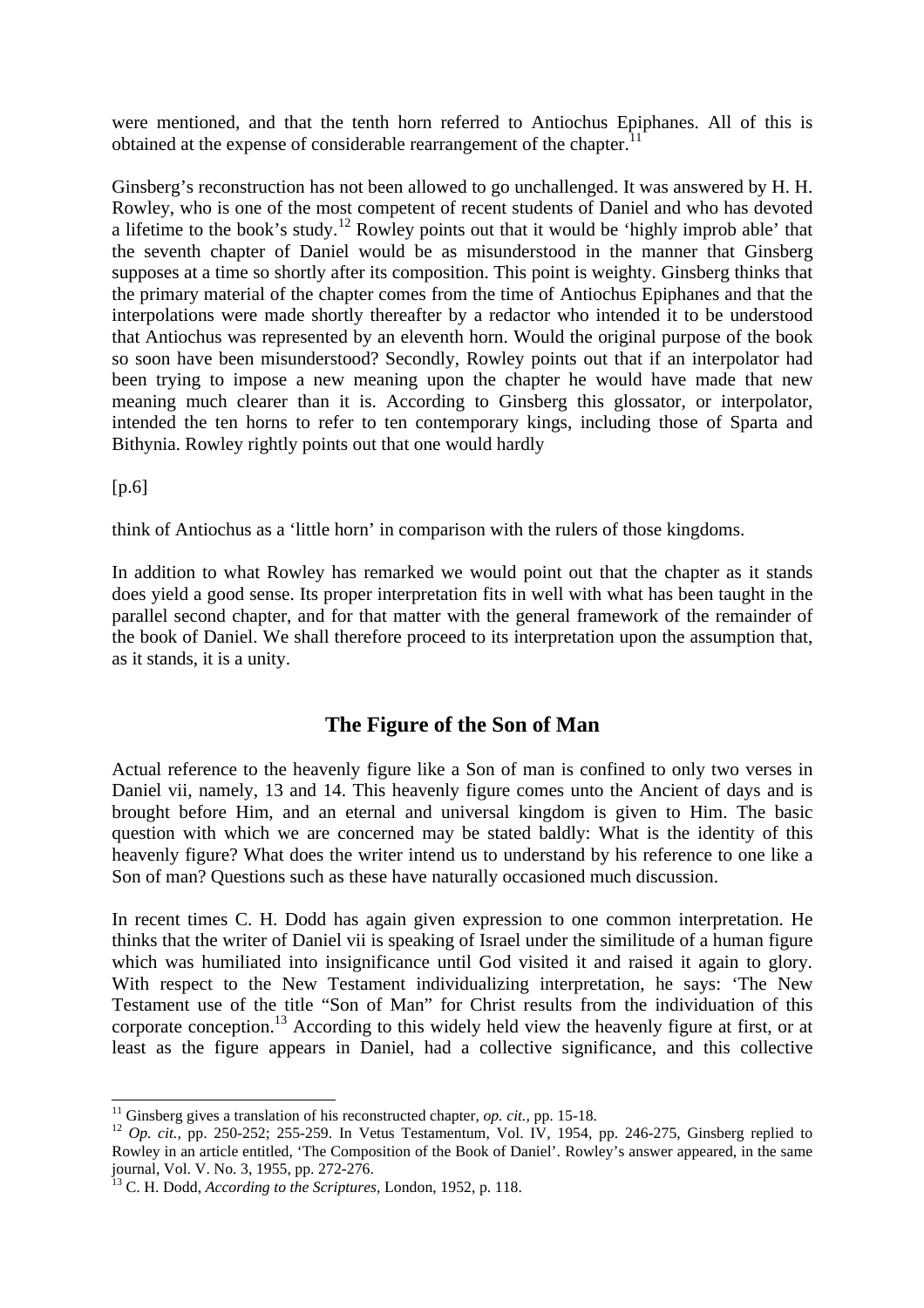significance gave way at a later time to an individualizing significance. In applying the figure to Christ, the New Testament adopts this individualizing usage.

Precisely the opposite opinion has been maintained by Geerhardus Vos.<sup>14</sup> According to Vos the original meaning of the figure as found

 $[p.7]$ 

in Daniel was individualistic. He maintains that the passage in Daniel is a genuine Messianic prophecy and that the one like unto a Son of man is none other than the Messiah. If there was any collective significance, such was secondary or later. The individualistic meaning was primary and original.

The importance of this method of stating the matter will immediately become apparent, for the basic question which is then seen to be involved is simply whether Daniel vii is to be regarded as a true and genuine Messianic prophecy or not. Are we dealing with a prophecy concerning the Messiah, or is some other interpretation to be placed upon the one like a Son of man? The non-Messianic interpretation is probably the most widely held today. Thus, to cite but one example, in his work, *He That Cometh,* Sigmund Mowinckel makes the dogmatic statement: 'Thus in the present form of Daniel's visions of the beasts, the Son of Man is a pictorial symbol of the people of Israel, not an individual figure, and not a personal Messiah of any kind.<sup>15</sup>

In approaching this question whether the one like a Son of man is an individual or represents a group we may first ask if there is any interpretation of the figure given in the seventh chapter of Daniel itself. Hugo Gressmann claims that the apocalyptist, i.e., the writer of chapter vii, gives his own interpretation of the four beasts, and also of the Son of man. The entire chapter, maintains Gressmann, consists of a vision and an interpretation.<sup>16</sup> Gressmann thinks that the material of the chapter has been taken from an old tradition, and that in this old tradition the individualistic interpretation was present. The Messianic interpretation belonged to this old tradition, and the phrase 'the saints of the most High' originally read 'the saint of the most High'. The present writer has enlarged this old tradition, and that explains why he has not sought to elucidate all the details of the vision.<sup>17</sup>

For our present purpose the important point is that Gressmann thinks that in Daniel vii there is found an interpretation of the figure like a Son of man. This assumption is of course widely adopted:

<sup>14</sup> Geerhardus Vos, *The Self-Disclosure of Jesus,* New York, 1926, pp. 228 ff. It is not denied that, like the figure of the Servant of the Lord in Isaiah xlii. 1-4 and xlix. 1-9, the heavenly figure of the Son of man, may signify a corporate personality, namely, the Messiah conceived as the Head of His people. This would seem to be supported by Paul's language, 'Do ye not know that the saints shall judge the world?' (I Cor. vi.2). Through their Head, the Messiah, who is the supreme Judge, the saints derive their right to judge.

What is denied is the common claim that, to the exclusion of the in dividualistic, Messianic element, the seventh chapter of Daniel interprets the Son of man exclusively of the saints. Such an interpretation, if it may actually be called an interpretation, is reserved for the Corinthians' passage. Very similar is the use made of Isaiah xlix.6 in Acts xiii. 47. Daniel vii.12, 13 is Messianic and individualistic. The latter part of the chapter merely states that the kingdom will be entrusted to the saints.

<sup>15</sup> *Op. cit.,.* p. 350, translation by G. W. Anderson. The original reads: 'Menneskesønnen er i den foreliggende form av Daniels dyrevisjoner altsa et billedlig symbol for Israels folk, ikke en individuell skikkelse, ikke en personlig Messias av en eller annen art' (*Han Som Kommer,* Køpenhavn, 1951, p. 229).

<sup>16</sup> Hugo Gressmann, *Der Messias,* Göttingen, 1929, pp. 344, 356.

<sup>17</sup> *Op. cit.,* p. 345, 367.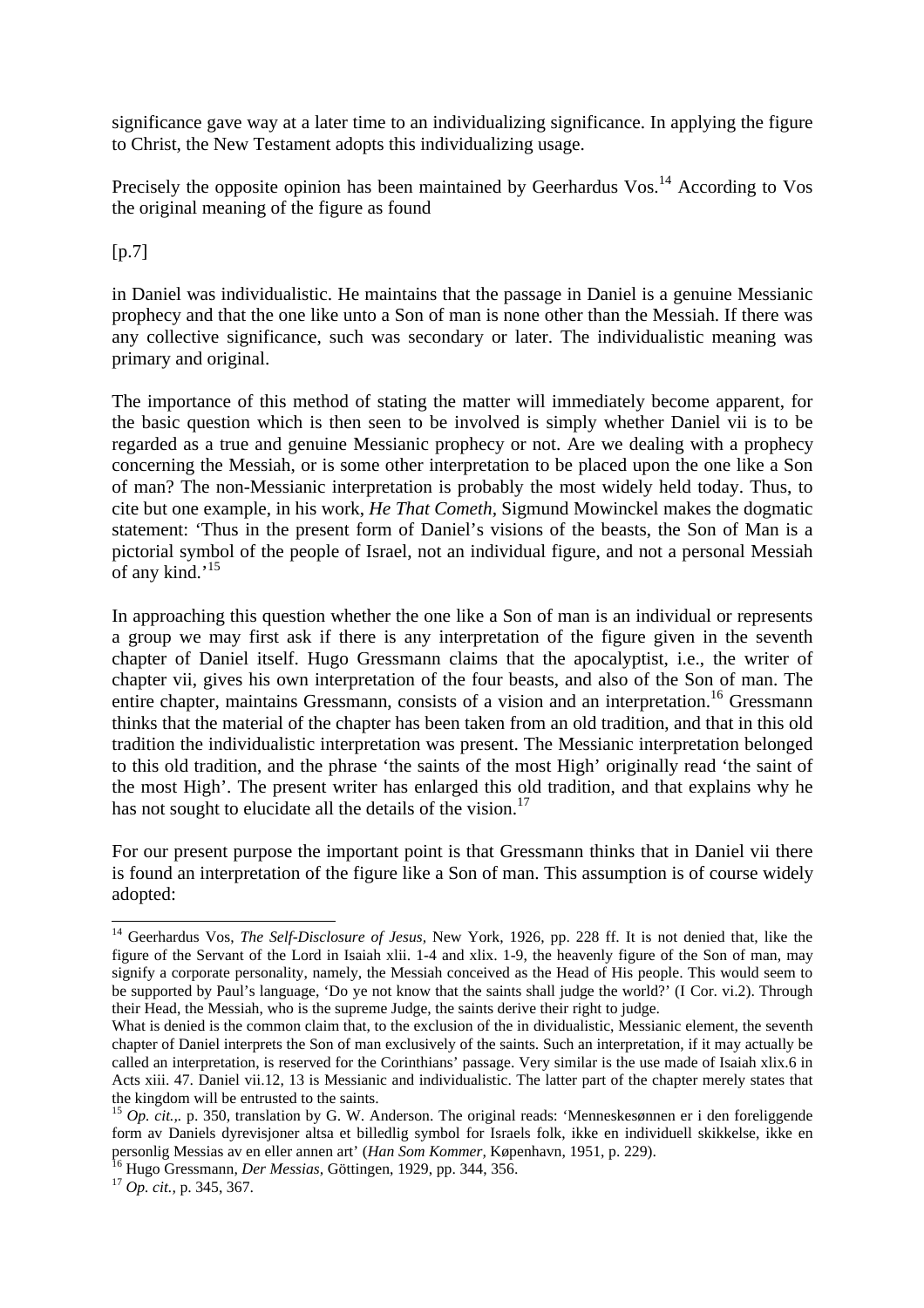#### [p.8]

indeed, it is the principal argument employed by those who think that the collectivistic interpretation is the correct one. Thus, in one of the most recent commentaries on Daniel, that of Heaton, we read: 'The investiture of the man-like figure in v. 13 is interpreted to be the receiving of the sovereignty of God as an everlasting possession by THE SAINTS OF THE MOST HIGH.<sup>18</sup> Is this position, however, correct?

What surprises the reader of Daniel is that as a matter of fact no direct interpretation of the one like a Son of man is actually given. Daniel does approach one of these who stood by him and desires to know the truth of what he had seen. We are then told: 'So he told me, and made me know the interpretation of the things' (Dn. vii. 16b). This language might seem to suggest that included in the interpretation was also an explanation of the identity of the heavenly figure, but such is not the case.

The four beasts are interpreted as 'four kings, which shall arise out of the earth' (Dn. vii 17), and particular attention is devoted to an explanation of the fourth beast. In verse 18 it is stated that 'the saints of the most High shall take the kingdom, and possess the kingdom for ever, even for ever and ever', and in verse 22 it is related that 'judgment was given to the saints of the most High; and the time came that the saints possessed the kingdom'. Again, in verse 27 we read 'And the kingdom and dominion, and the greatness of the kingdom under the whole heaven, shall be given to the people of the saints of the most High, whose kingdom is an everlasting kingdom, and all dominions shall serve and obey him'.

The saints here mentioned are the people of God and are not to be thought of as heavenly beings.<sup>19</sup> In verse 18 the plural form of the word translated 'most High' is employed, and the phrase should be literally rendered 'the saints of the highest ones'.<sup>20</sup> The plural occurs again in verses 22, 25 and 27. In distinction the emphatic state of the noun 'most High' occurs in verse 25. In this occurrence the reason is to emphasize the fact that it is the most High against which

## [p.9]

l

the little horn speaks. Here the emphatic state is necessary. In the other occurrences, however, in which only the absolute state is employed, the phrase could conceivably mean 'heavenly saints'. The plural in both instances, particularly when employed as the genitive following a construct, may simply be a plural of majesty.

The saints are said to receive (קְבְּלוּן) the kingdom and to possess it (יְחֻסוּוּן). Judgment was given to the saints (or, for the saints), and the dominion and sovereignty and greatness of the kingdoms under all the heavens were given to the people of the saints of the most High. Their kingdom is said to be an eternal one and all sovereignties are to serve and obey them. With

<sup>18</sup> *Op. cit.,* pp. 186, 187. Others who hold essentially this view are Gressmann, *op. cit.,* p. 344; R. H. Charles, *A Critical and Exegetical Commentary on the Book of Daniel,* Oxford, 1929, p. 187; Johann Goettsberger, *Das Buch Daniel,* Bonn, 1928, p. 56; James A. Montgomery, *A Critical and Exegetical Commentary on The Book of Daniel,* New York, 1927, p. 319; S. R. Driver, *The Book of Daniel,* Cambridge, 1936, p. 104.

<sup>19</sup> As is maintained, e.g. by Martin Noth, 'Die Heiligen Des Höchsten', in *Gesammelte Studien zum Alten Testament,* München, 1957, pp. 274-290.

<sup>&</sup>lt;sup>20</sup> I.e. קרישע עליונין Montgomery, *op. cit.*, p. 308, regards the form as a plural of the abstract ('majesty').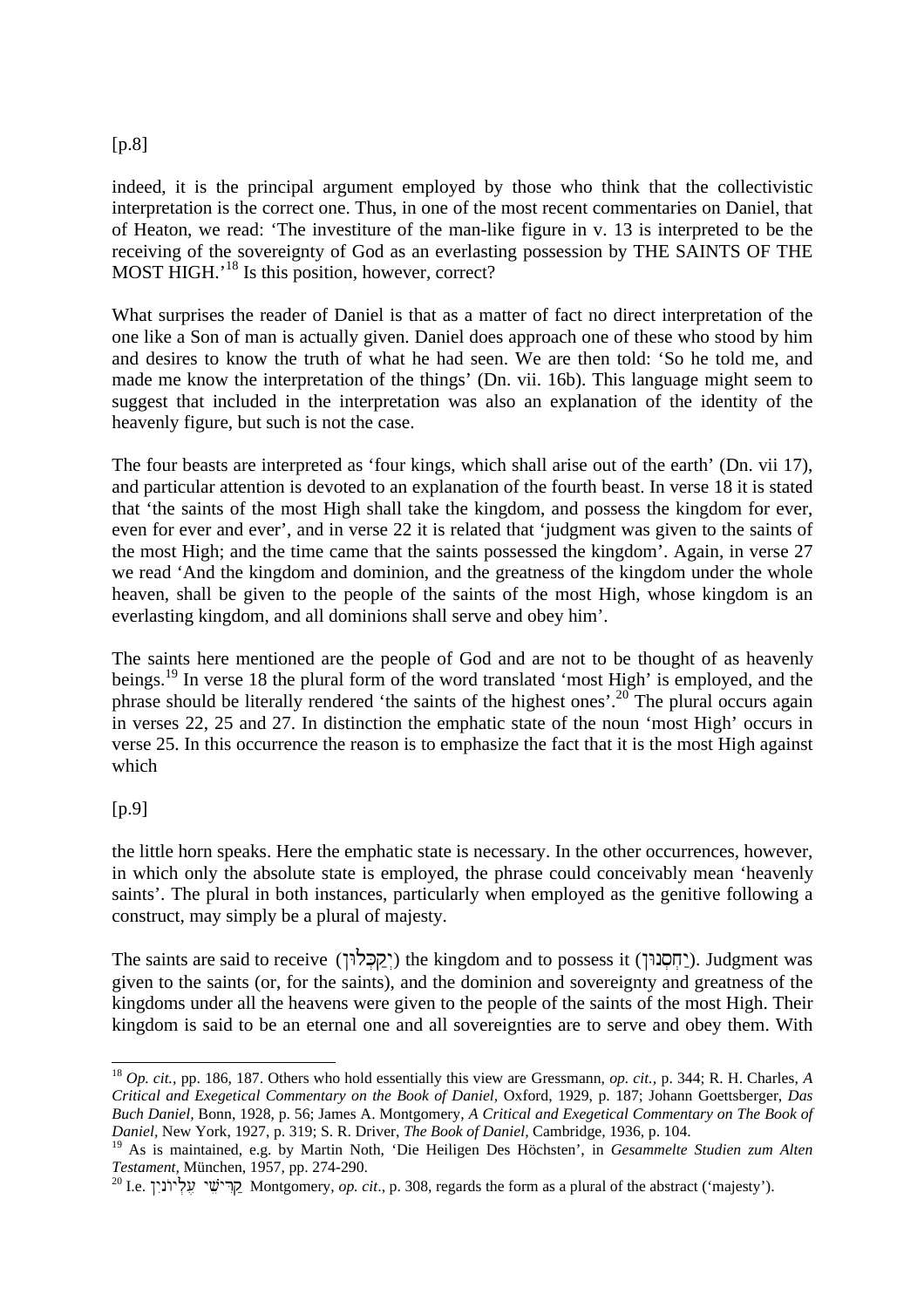respect to the Son of man, power and honour and the kingdom are given to him and the eternity of his kingdom is stressed.

These descriptions, it has been 'claimed, serve clearly enough to identify the figure like a Son of man with the saints of the most High. The similarity in the language cannot of course be denied. To the Son of man and also the saints, a kingdom, eternal in nature, is given. In the one instance it is said to be his kingdom; and in the other it is identified as theirs. These facts cannot be gainsaid, but does the conclusion really follow that there is an actual interpretation of the one like a Son of man such as is given of the four beasts?

The first point to be noted is that nowhere is an actual interpretation made of the Son of man such as is made of the beasts. With respect to the beasts it was clearly stated, 'These great beasts, which are four, are four kings, which shall arise out of the earth' (Dn. vii.17). Again, 'The fourth beast shall be the fourth kingdom upon earth' (Dn. vii.23a). 'And the ten horns out of this kingdom are ten kings that shall arise' (Dn. vii.24a). Nowhere in the chapter, however, is there a statement such as 'And the one like a Son of man is the saints of the most High'. That obvious fact must not be over looked. No explicit interpretation of the Son of man is given in the later parts of the chapter.

In the second place the description of the saints of the most High is not such as would warrant one to assert that it is the Son of man who is being described. In verse 18 it is stated that the saints will receive the kingdom, and the question naturally arises: From whom will they receive this kingdom which they are to possess for ever? Those who hold that the Son of man represents Israel will say that the kingdom is received from God. On the other hand, the interpretation is equally possible which asserts that the kingdom is received by the saints from the Son of man, to whom

[p.10]

it had been given by God (verse i4). The language which is employed is interesting. The saints are said to receive and to possess the kingdom. This would seem to imply that they receive the kingdom somewhat in the nature of a fief; it is entrusted to them for ever. At the same time, it is a kingdom which belongs to God and which has only been entrusted to the saints.

## **The Positive Identification of the One Like a Son of Man**

If then the remainder of the chapter does not present an interpretation of the heavenly figure, we must confine our study to the two verses in which this figure is actually mentioned. The vision is introduced with particular solemnity by the words 'I was beholding in visions of the night'. This particular phrase is not used to mark a new vision but an episode of particular importance in the one vision. The entire vision was introduced by the words' I saw in visions (which were) with the night' (vii.2). The section concerning the fourth beast, which marks a new stage in the vision, was also introduced by the phrase, 'After this I saw in visions of the night' (vii.7). Again in verse 9 the phrase 'I saw' is employed to direct attention to the scene of judgment, and in verse 11 the phrase 'I saw' is twice employed. With verse 13 we reach a new stage in the development or unfolding of the vision, indeed, its very climax. It is this to which everything preceding has pointed. The judgment scene was not merely for the purpose of showing that the fourth beast, the great opponent of the kingdom of God, would be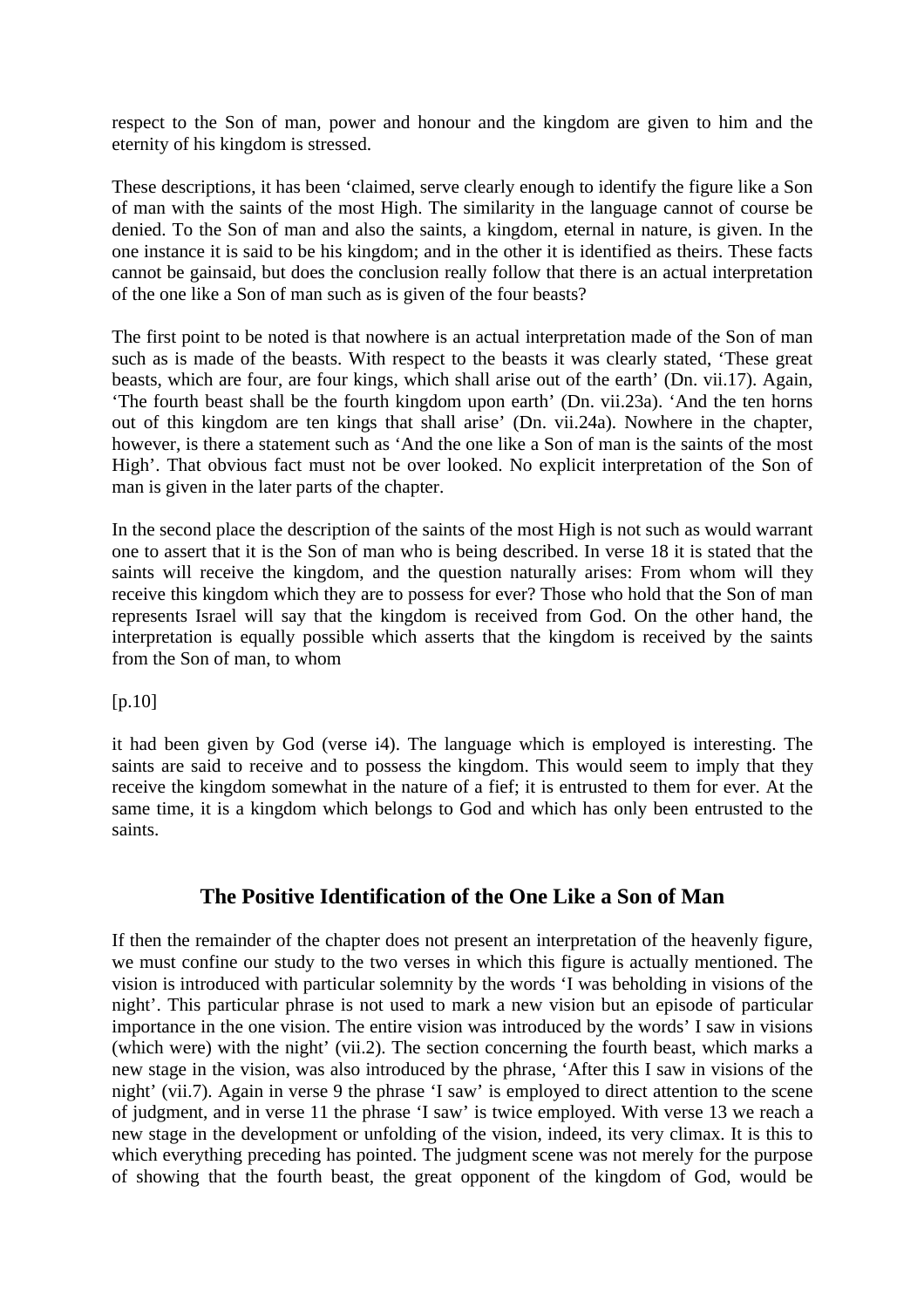destroyed by means of the judgment, but also to point out that God Himself would establish a kingdom which, in contradistinction to the earlier human kingdoms, would be divine in nature, and would continue for ever. $21$ 

Daniel first directs attention to the clouds of heaven, and the significance of this phrase must be derived from the context. One may speak of the birds of the heaven, as Daniel had done in chapter iv, and such a phrase simply indicates that the heaven is the natural habitat of birds; it says nothing about their origin. Here, however, the context leads us to a different conclusion. In this particular instance there is a reason for the mention of the clouds of the heaven. First of all they cause one to look upward, and point to the place from which the Son of man is to come, namely, heaven.

Before we examine further the force of this description, we may remark that various views have been set forth with respect to the

[p.11]

place of the judgment. One may note the strange view of Hoffmann, that the Son of man is carried on the clouds from the earth to heaven.<sup>22</sup> Inasmuch, however, as the clouds are immediately identi fied as clouds of heaven, i.e., clouds which belong to heaven, this view would have to be ruled out. Fortunately, it has not been widely held. On the other hand, Vos maintains that the Son of man is brought by the clouds of heaven to the earth and that the scene of the judgment is here upon the earth.<sup>23</sup> This interpretation is far more in keeping with the phenomena of the vision than is that of Hoffmann. Paul Heinisch, however, asserts that the scene of the judgment is heaven itself. $^{24}$ 

It should be noted that the text does not actually mention the place of judgment. It does not say that the judgment took place upon the earth, nor that it took place in heaven. About the actual location in which the judgment court was set up and the judgment was given, not a word is uttered. That question must be answered, if it can be answered at all, only upon the basis of other considerations. Inasmuch, however, as it is God who pronounces judgment, it may be that we are to understand the vision as setting forth a heavenly judgment scene. The clouds of heaven would then simply be the vehicle for conveying the Son of man to the scene of judgment.

The clouds of heaven point to the place from which the Son of man came, namely heaven. His coming is from the other world. This presents a marked contrast to the four beasts, each of which arose from the sea and was therefore merely of human origin. In so far as it is permitted to speak of the provenience of the Son of man we must conclude that in the vision the place of his provenience is heaven in distinction from earth.

What is the relationship which the Son of man sustains to the clouds of heaven? The text simply states it is with these clouds that he comes. This preposition  $\mathcal{Q}$  signifies association, and we may bring out the thought by the words 'in company with'. Montgomery remarks: 'Position upon the *clouds,* which the writer avoids, would rather be the attribute of Deity, e.g.

 $^{21}$  1 have sought to expound this position, *op. cit.*, pp. 160 ff.

<sup>&</sup>lt;sup>22</sup> As given in Kliefoth, *Das Buch Daniels*, Schwerin, 1868, p. 213; I have not seen Hoffmann's work.

<sup>23</sup> *Op. cit.,* p. 241, 244.

<sup>24</sup> Paul Heinisch, *Christus, Der Erlöser im Alten Testament,* Graz, 1954, p. 286.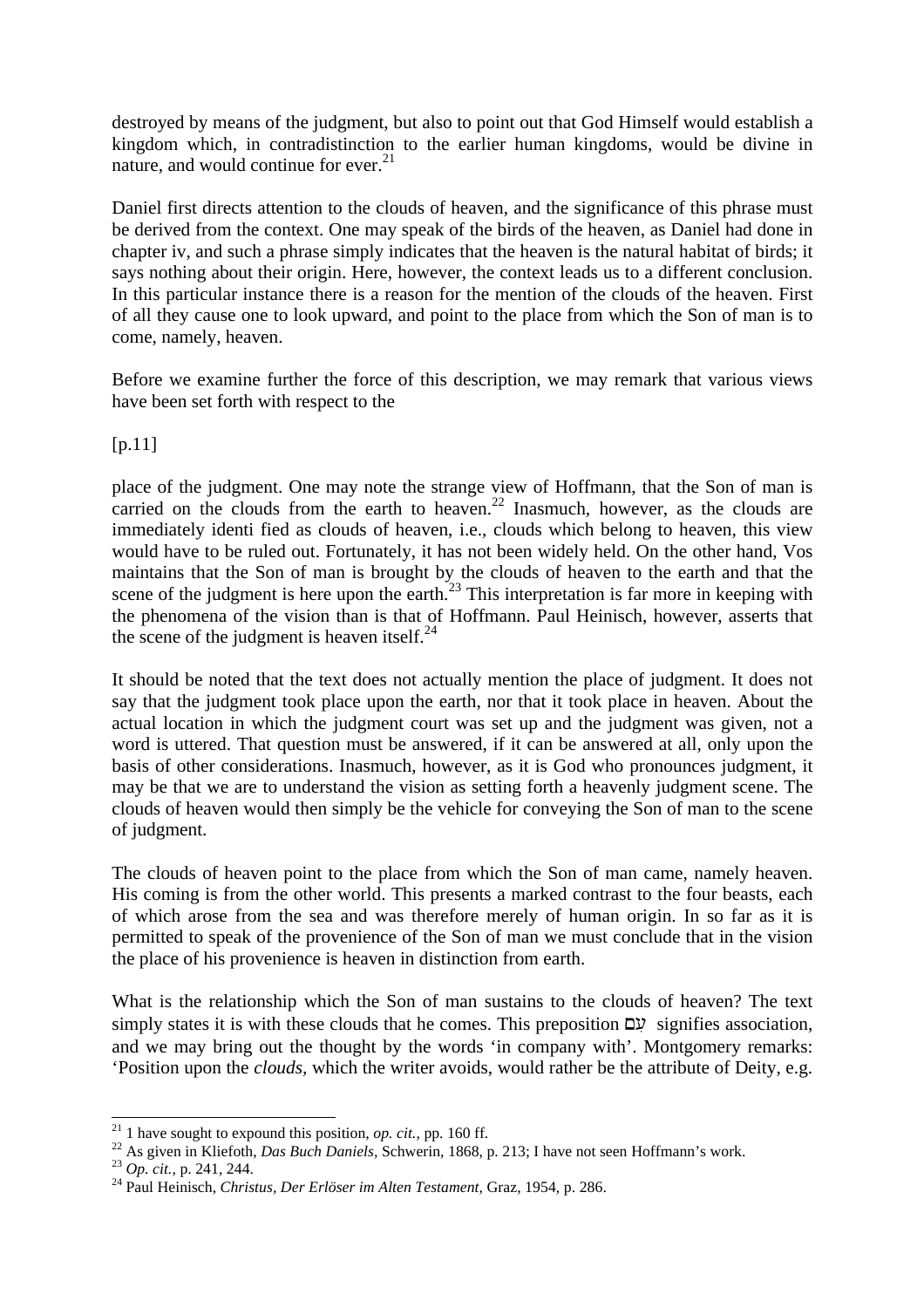Is. 19:1, Ps. 104:3.<sup>25</sup> Montgomery belongs to those who do not find a Messianic identification in the passage, but consider the reference to be to Israel. In the first place, his statement, 'which the writer avoids', is too strong.

 $[p.12]$ 

There is no evidence that the writer avoids anything. Furthermore, it should be noted that in Psalm civ.3 the situation is not quite the same as here. In the Psalm it had been said that the Lord 'places the clouds as his chariot, who goes upon the wings of the wind'. Inasmuch as the Lord is said to have placed the clouds as His chariot, we might expect that the text would assert that He rode *upon* the wings of the wind. The preposition  $\forall y$ , however, does not in itself assert the deity of the one who rides, it merely indicates the position of the rider. One who rides, using the clouds as a chariot, would naturally be said to ride *upon* the wings of the wind. The same is true of Isaiah xix.1. Here again there is reference to riding upon a cloud. It is difficult to understand how this thought could be brought out by the expression 'riding with the clouds'. If the Lord does come, using the clouds as a chariot, we most naturally expect that He will ride upon them. To argue, however, that the use of the preposition  $\forall y$  indicates deity, and that the writer therefore avoids this preposition, is to argue without solid foundation.

In the Greek translation the preposition  $\epsilon \pi i$  is used, and Theodotion employs the word  $\mu \epsilon \tau \alpha$ . Both of these, however, amount to interpretations. All that the Aramaic text signifies is that the coming of the Son of man is in accompaniment with the clouds of heaven. From this there is no warrant for the conclusion that He is the flying man, to use the terminology of Gressmann.<sup>26</sup> We are not told precisely what His position was with relationship to the clouds. At the same time the symbolism is not without important significance. The coming with the clouds of heaven has a very definite meaning.

The clouds are mentioned elsewhere in the Old Testament in connection with the Lord. Thus, 'And he made darkness pavilions round about him, dark waters, and thick clouds of the skies' (2 Sa. xxii.12). 'Thick clouds are a covering to him, that he seeth not; and he walketh in the circuit of heaven' (Jb. xxii.14). 'Ascribe ye strength unto God: his excellency is over Israel, and his strength is in the clouds' (Ps. lxviii.34). These passages are sufficient to show that the clouds are regarded in the Bible as an accompaniment of the Lord. In one way or another this is thought to be so, whether the clouds are conceived as hiding Him, or whether they are actually that in which His strength is manifested. One of the staunchest defenders of the in dividualistic interpretation of the figure like a Son of man was Grill,

 $[p.13]$ 

l

but Grill sought to identify this heavenly figure with an angel. $^{27}$  The mention of the clouds, however, would seem to exclude this. Nowhere in the Old Testament are the clouds represented as the accompaniment of an angel, but rather that which belongs to the Lord Himself. Now it is interesting to note that it is precisely this symbolism of the clouds of heaven which our Lord employed so effectively in speaking of His parousia, and thus stressed the supernatural character of His coming.<sup>28</sup> Vos remarks: 'The main thing these

<sup>25</sup> *Op. cit*., p. 303.

<sup>26</sup> *Op. cit.,* p. 349.

<sup>27</sup> Grill, *Untersuchungen über die Entstehung des vierten Evangeliums,* I, 1902, p. 50f.

 $^{28}$  See Mt. xxiv.30, xxvi.64; Mk. xiii.26, xiv.62.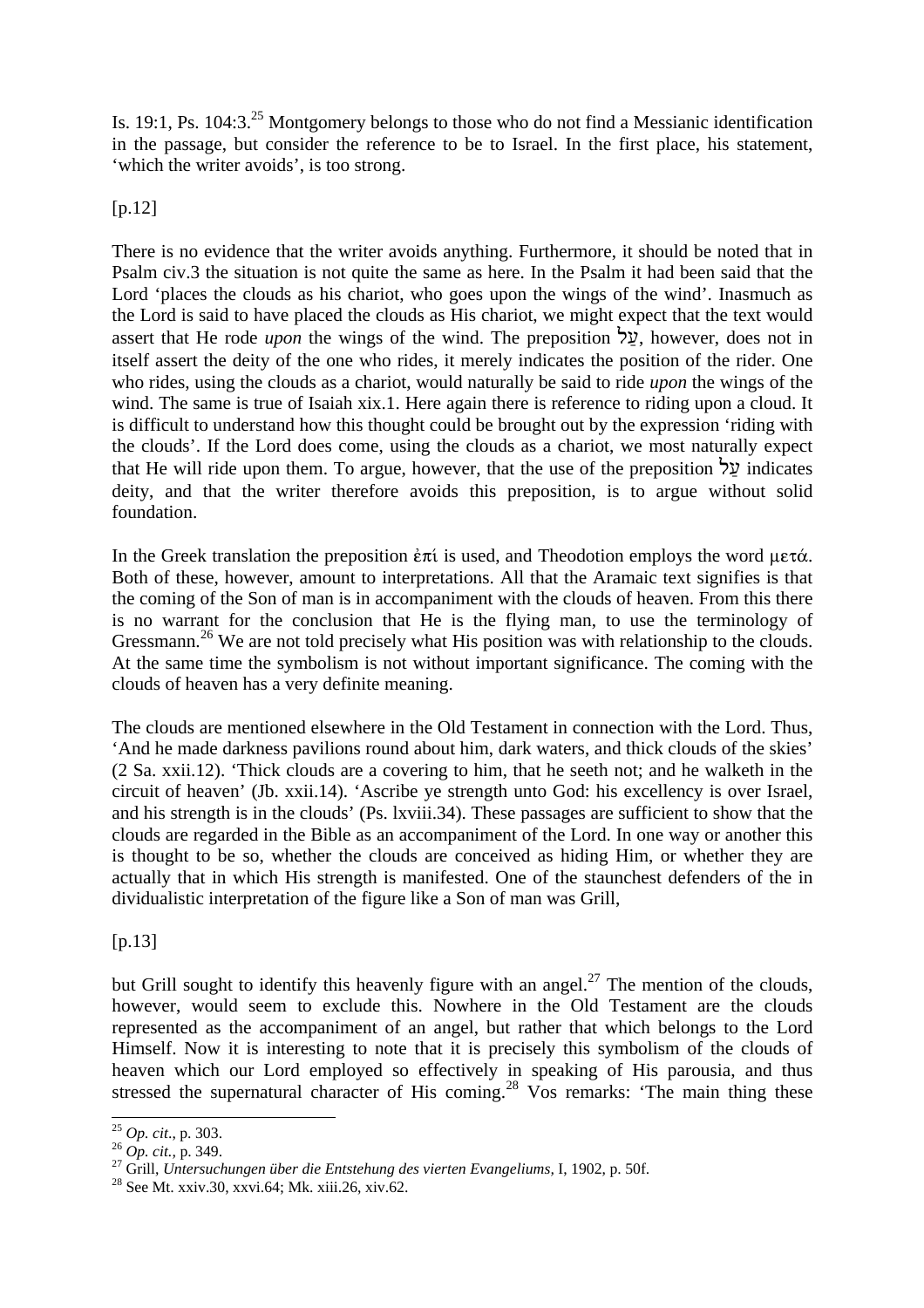passages have derived from Daniel is, however, the atmosphere of the supernatural in which they are steeped. The "coming" is a coming theophany-like, a coming out of the other world. Nothing. else in the Gospels has so impressed the stamp of the supernatural and the superhuman upon the self-portrayal of Jesus as these parousia "Son of Man" passages.<sup>29</sup>

It will be well then to notice how this coming with the clouds is interpreted in the New Testament. It will not be necessary to examine all the New Testament references to the coming of the Son of man, but a few such passages will make it clear what the view-point of the New Testament is. Mark xiii.26 is instructive. 'And then they shall see the Son of man coming in the clouds (the preposition  $\dot{\epsilon}$  is employed) with great power and glory.' The reference is eschatological our Lord is speaking of His second advent. 'And then', He says, referring to the time when He will come in clouds, 'he will send the angels and will gather his elect from the four winds from the corner of earth unto the corner of heaven' (cf. Mk. xiii.27). It should be noted that the employment of the preposition  $\dot{\epsilon}$  in this particular passage does not exclude deity. The work which is here assigned to the Son of man is that of judgment and deliverance. He comes in great power and glory; He sends His angels (they are angels which belong to Him and which do His bidding at His commands); and He gathers His elect.

In connection with His identification of Himself as the Son of the Blessed One, Jesus Christ said; '...ye shall see the Son of man sitting on the right hand of power, and coming in the clouds of heaven.'<sup>30</sup> It should be noted that this statement is made in conjunction with Christ's explicit identification of Himself as the Messiah He links up the identity of the Messiah with the coming with the

[p.14]

clouds of heaven. Here, it would seem, the reference to Daniel is particularly clear, for the clouds are said to be those of the heaven. The preposition  $\mu \in \mathcal{A}$  is employed.

This passage, together with its parallel in Matthew xxvi.64, makes it clear that our Lord in so speaking had in mind the prophecy of Daniel and that He linked up the doctrine of the Messiah with the One who came on the clouds of heaven. Our Lord at least held to a Messianic interpretation of the heavenly figure like the Son of man presented in Daniel. More than that, in speaking as He did in reply to the high priest, He evidently expected that there would be agreement with that interpretation.

In these passages in which mention of the clouds is made, both the prepositions  $\sigma$ v and  $\mu$ ετά are employed, neither one of which is the precise equivalent of the Aramaic  $\frac{1}{2}$ . In Revelation i.7 it is stated: 'Behold, he cometh with ( $\mu \epsilon \tau \alpha$ ) clouds; and every eye shall see him...' Here the reference is to judgment, and the con text clearly teaches the deity of the One who comes with the clouds. This passage therefore shows that deity may be expressed and as sumed, even when a preposition such as  $\mu \in \alpha$  is employed.

It is interesting to note that the coming of the Son of man in the Gospels is clearly associated with a work of judgment, a work such as God alone could carry out. This is seen, for example, by a passage such as Matthew xiii.40ff., which reads: 'As therefore the tares are

<sup>29</sup> *Op*. *cit.,* p. 234.

 $30$  Mk. xiv.62.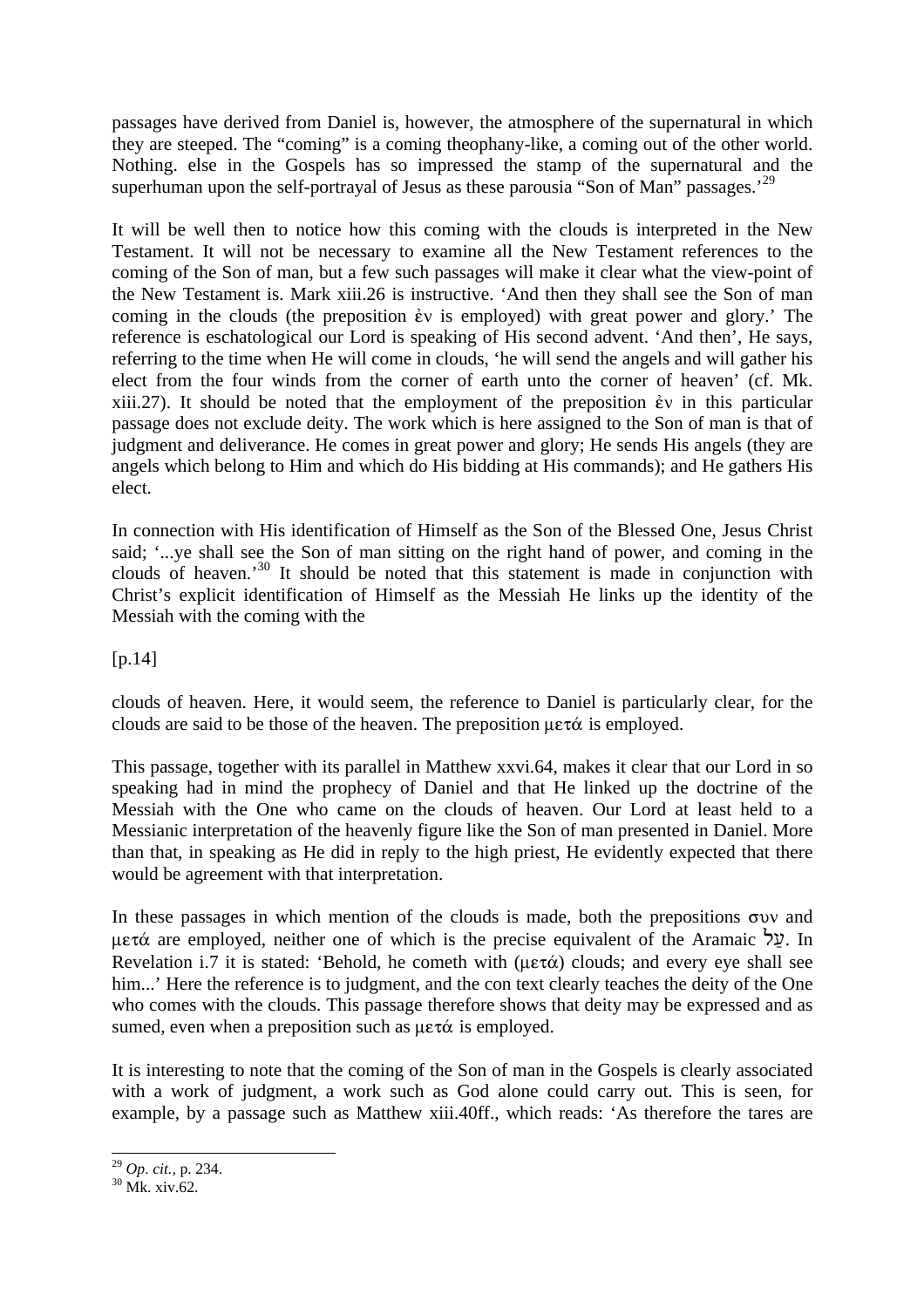gathered and burned in the fire; so shall it be in the end of this world. The Son of man shall send forth his angels, and they shall gather out of his kingdom all things that offend, and them which do iniquity; And shall cast them into a furnace of fire: there shall be wailing and gnashing of teeth.' There can be no serious question but that Jesus Christ here assigns to Himself a role that God alone can play. He is to be Judge at the end of the world.

By way of summary of this very brief survey of New Testament usage, we may assert that our Lord did identify Himself as the Son of man of Daniel, and that He spoke of a coming in connection with the clouds. Nowhere does He speak of a coming upon the clouds, but rather of a coming in association therewith. At the same time He does not hesitate to ascribe to Himself functions which belong to God alone, namely, the function of judgment. It would be blasphemy for any mere man to arrogate to himself the work which Jesus Christ in these passages attributes to Himself. Plainly, then, our Lord was willing to speak of a coming with the clouds and to associate such a coming with deity. In thus speaking Jesus Christ

 $[p.15]$ 

has furnished us with an interpretation of the language of Daniel. He did not stumble at the preposition 'with'; He gives no evidence that He thought that the presence of this preposition would preclude reference to deity. Rather He employs this very preposition in connection with the thought of deity. And what is of surprising interest is the fact that apparently no one challenged such an interpretation. No one said that deity could be found only if the preposition  $\dot{\epsilon}\pi\tau$  was employed. Such a distinction seems to be a nicety of modern scholarship which our Lord did not consider to be of sufficient importance to observe. Here then is an interpretation, we would say an in fallible interpretation, which makes it clear that the usage of the preposition lu^ was not essential to posit deity of the Son of man in Daniel.

In returning to Daniel we may say that the writer does not avoid mentioning position on the clouds. The writer is simply asserting that the coming of the heavenly figure is in accompaniment with the clouds. The significance of this is to be discovered, not in the use of any particular preposition, but by means of other considerations. At the same time the mention of clouds does point to a heavenly origin. It is a heavenly figure with which we here have to do. This fact is brought to the reader's attention even before the Son of man himself is mentioned. It stands in contrast with the manner in which the four beasts had been mentioned. The four beasts were called to the reader's attention before there was any mention of the sea. In verse 3 we read 'And four great beasts were coming up from the sea'. Here the emphasis is upon the beasts themselves, and the place of their origin is more or less secondary. It is not the purpose of Daniel to lay emphasis upon the fact that the four beasts arose from the sea. It is, however, his purpose to stress the fact that it was from heaven that the Son of man came.

The introductory language of the vision, therefore, shows that the figure which is to be presented cannot be the people of Israel. What ever may be intended by the usage of the phrase, 'the saints of the most High', found in the latter portion of the chapter, one thing would seem to be clear, namely, that Daniel does not intend to introduce the 'saints of the most High' at this particular point. It is difficult to see how, in contrast to the beasts which arise from the sea, the 'saints of the most High' can possibly be regarded as coming with the clouds of heaven. The clouds of heaven are represented as a vehicle for the accompaniment of a divine Person, and the saints of the most High cannot be regarded as of heavenly origin.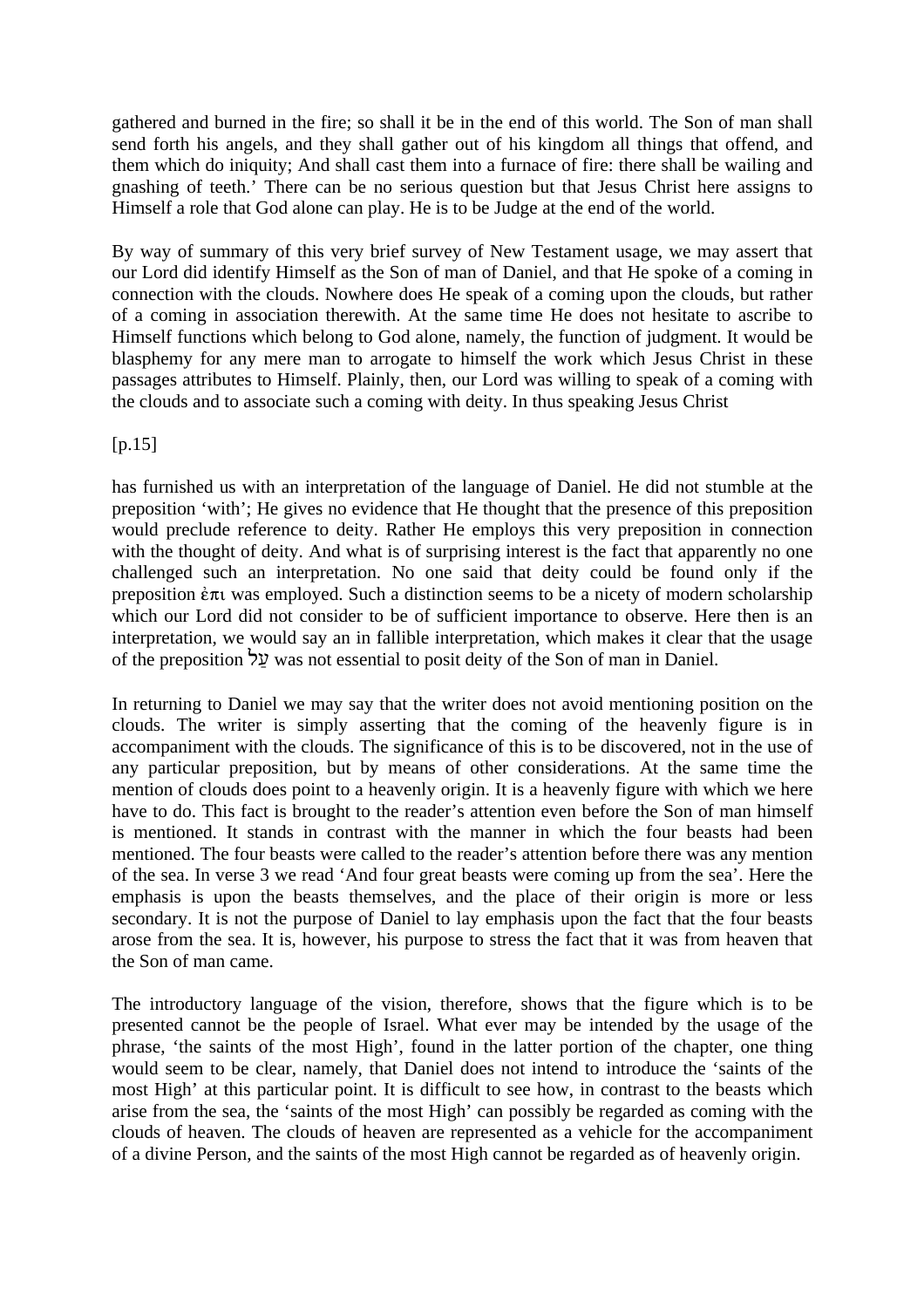#### [p.16]

This fact must be stressed. It might conceivably be argued that the clouds of heaven symbolized the fact that the saints were the people of God, and that they were heavenly in the sense that they were God's people. The symbolism, however, does not permit such an interpretation. The mention of the clouds, clouds which belong to the heaven, is intended to point to heavenly origin, and it is this heavenly origin which cannot be predicated of the saints. The first clause in the description, we may conclude, i.e., the words 'clouds of heaven', precludes reference to the saints of the most High who are mentioned later in the chapter.

The One who comes with the clouds is described as 'like a Son of man'. The common translation of the King James' Version, for example, 'the Son of man', is incorrect, for the phrase is not employed in the vision as a title. In itself the word 'Son' simply indicates the fact that the figure belongs to the category 'man'. He is a man, in distinction from the beasts which had earlier been mentioned. Heaton, for example, simply says, 'The crucial expression here may be translated simply "one like a man".<sup>31</sup> J. T. Nelis speaks to the same effect, 'The expression "Son of Man" is an Aramaism, identical with the *ben 'adam* of Ezekiel 3:1 etc., and means that the so-named being belongs to the category man, cf. Daniel 3:25, *bar 'elahin,* son of gods.<sup>32</sup> The late Professor Bentzen simply commented, 'The Son of Man, i.e. One like a man. $533$ 

This human-like figure was coming with the clouds of heaven, as Daniel beheld him. As has often been pointed out, however, Daniel does not say 'I saw a man ', or ' I saw a Son of man'.<sup>34</sup> The particle of comparison  $(2)$  is employed and we may render literally, 'Behold, with the clouds of heaven like a Son of man was coming.' What is the significance of this preposition? Paul Volz suggested that it denoted that which belonged to a vision. The apocalyptists, he maintained, loved such particles of comparison, for they indicated the mysterious. Volz paraphrases 'I saw a visionary form, that belonged to the category man', and he compares such expressions as 'like a lion' and 'like a panther' which had occurred earlier. Hence,

## $[n.17]$

Volz speaks several times of the 'Visionary Man' whom Daniel saw.<sup>35</sup>

Such an interpretation, however, overlooks certain factors. In the first place it must be noted that there is quite a distinction made between the description of the beasts and that of the Son of man. With respect to the latter Daniel uses the words 'like a Son of man'. With respect to the former, however, he does not say 'like a beast'. In verse 3 he relates 'And four great beasts were coming up from the sea'. The particle of comparison or likeness is missing. In verse 4 it is stated 'The first was like a lion', not 'The likeness of the first was like a lion'.

<sup>31</sup> *Op. cit.,* p. 182.

<sup>&</sup>lt;sup>32</sup> J. T. Nelis, *Daniel*, Roermond en Masseik, 1954, p. 88: 'De uitdrukking, mensenzoon' (bar <sup>se</sup>nås) is een arameïsme, identiek met het bar  $\partial \vec{a}$  and  $\vec{a}$ m van Ez. 3, 1 enz., er beduidt dat het aldus genoemde wezen tot de categorie mens behoort, vgl. Dn. 3, 25 *bar '<sup>e</sup> lahin,* godenzoon.'

<sup>33</sup> Aage Bentzen, *Daniel,* Tübingen, 1952, p. 62: 'Menschensohn, d.h., Menschen-Ahnliche.'

 $34$  See the standard commentaries.

<sup>&</sup>lt;sup>35</sup> Paul Volz, *Die Eschatologie der jüdischen Gemeinde in neutestament lichen Zeitalter*, Tübingen, 1934, p. 12: 'Ich sah eine visionale Gestalt, die der Gattung Mensch angehört.'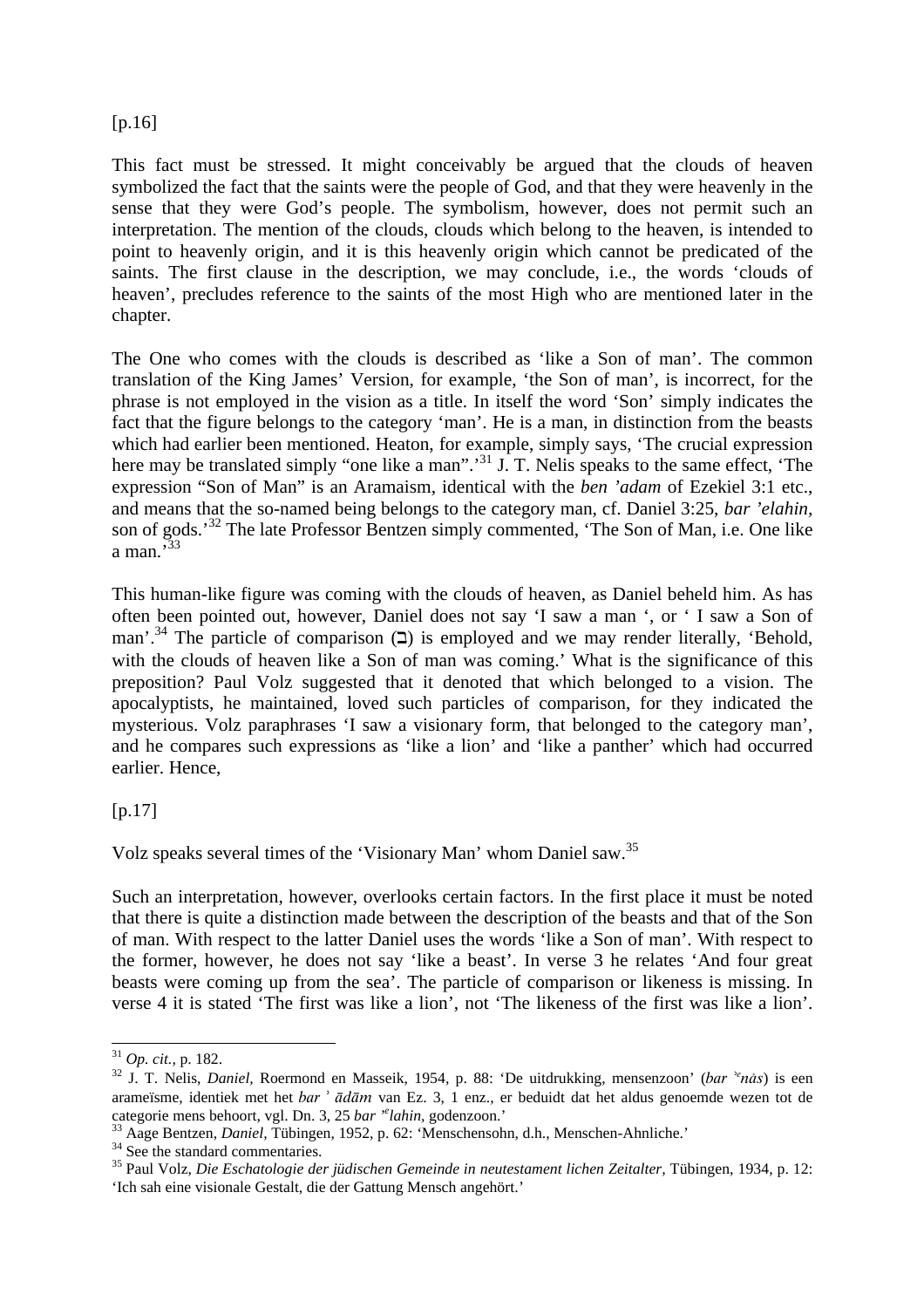This same manner of expression is then carried out consistently throughout the description. We may note in particular the manner of introduction of the fourth beast. 'And behold a fourth beast.' Nowhere does Daniel speak of 'one like a beast', but always of a beast itself. The comparison of these beasts with various animals is thus something quite different from the usage of the particle of comparison before the words 'Son of man'. This obvious point has too often been overlooked.<sup>36</sup> What, however, is its significance, if any?

It must of course be remembered that the entire chapter records a vision. What Daniel saw, he saw in that mysterious condition in which a vision was vouchsafed to the prophets in Old Testament times. $37$  He did not see an actual sea, nor did he behold actual animals arising therefrom. At the same time he did see in vision, mysterious as this fact may be to us, and in this vision there were beasts and there was also the likeness of the Son of man. The vision may be described as objective, in so far as it was not the product of Daniel's own mind, but was imposed upon him from without. It was, in other words, a true revelation given unto the prophet from God Himself.<sup>38</sup>

It would seem then that an obvious distinction was intended between the animals on the one hand and the likeness of a man on the other. But wherein is this distinction to be found? One answer that is sometimes given, although many commentators do not even discern a problem here, is that the beasts represent the harsh and bestial quality of the kingdoms in their desire for conquest, whereas

#### [p.18]

the Son of man represents the manliness or humanness of the kingdom of the saints of the most High.<sup>39</sup> Thus in the description of each one of the first three beasts a check is introduced. To the first, the heart of a man is given, and it is made to stand upon its hind feet like a man. The second receives a command which made it clear that it could conquer only as a divine permission was granted to it. The third receives power, which would seem to indicate that in itself it was unable to obtain this power. It is subject to One that is higher than itself.

The fourth beast is finally given over to the judgment of fire. Each of the four beasts, then, is shown to be subject to a Power greater than itself. Heaton brings out the contrast as follows: 'Just as the beasts represent the kingdoms opposed to the Rule of God, so the man-like figure represents the kingdom responsive to the Rule of God, the People in whom the sovereignty of God is to be perfectly manifested.<sup>40</sup> In these words, Heaton has hinted at the true solution of the problem.

The suggestion that the contrast is really one between cruelty and humanness is not borne out by the sequel. The beasts do, of course, represent that which stands in opposition to God. They come from the sea of mankind, a mankind which would exalt itself above God. The spirit of the beasts comes to its fullest expression in the little horn whose mouth utters blasphemous and presumptuous things against God. It is in this manner that the bestiality is

 $36$  Volz, e.g., does not notice it.

<sup>37</sup> Cf. Young, *My Servants The Prophets,* Grand Rapids, 1953, pp. 161 ff.

<sup>&</sup>lt;sup>38</sup> It is this which the vision itself purports to be, and the position of the vision as an integral part of Holy Scripture also supports such an interpretation.

<sup>39</sup> Cf. Vos, *op. cit.,* p. 235.

<sup>40</sup> *Op. cit.,* p. 182.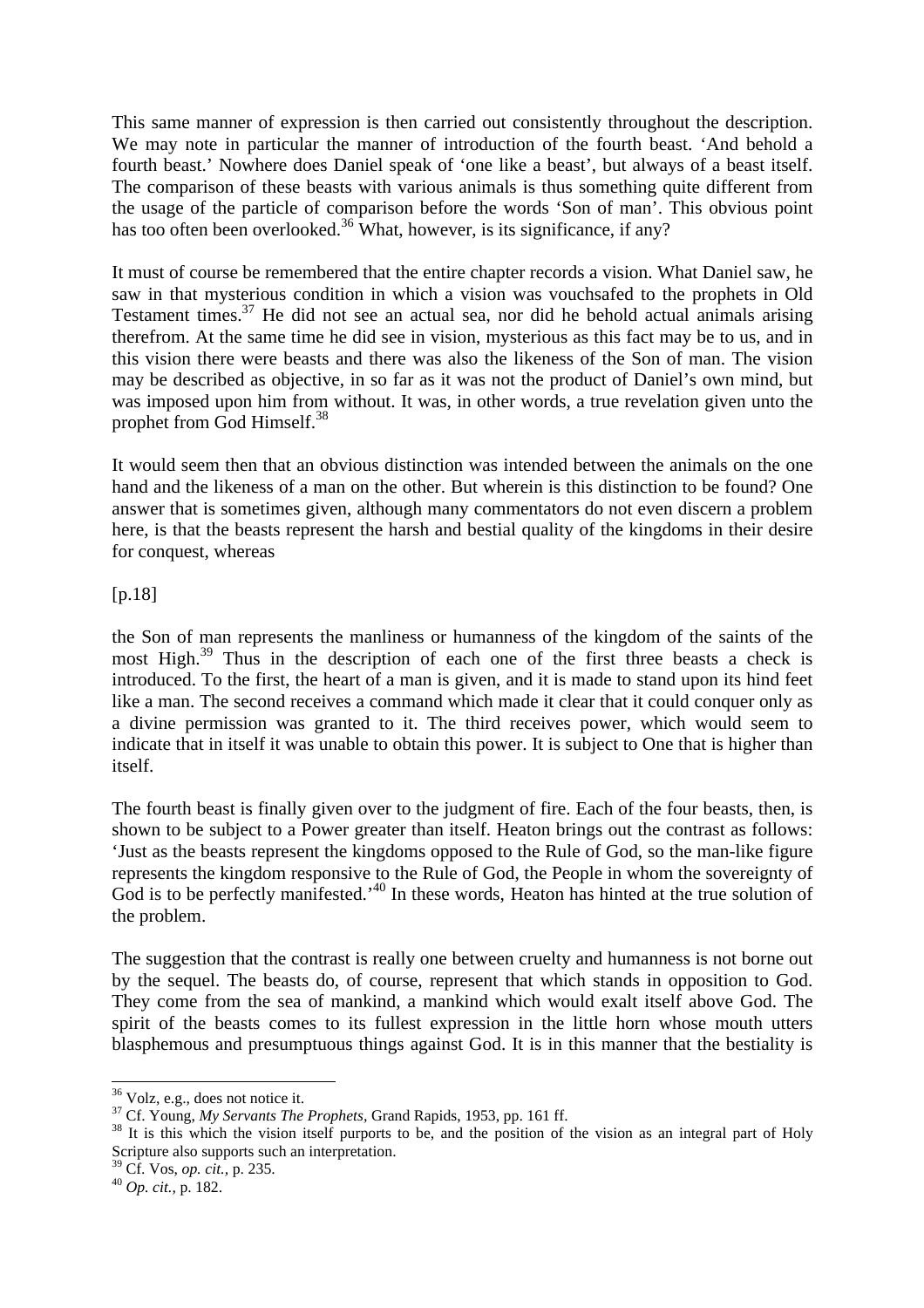interpreted in the chapter itself. 'And he shall speak *great* words against the most High, and shall wear out the saints of the most High, and think to change times and laws: and they shall be given into his hand until a time and times and the dividing of time' (Dn. vii.25).

It would seem therefore that in the heavenly figure we are to see the very opposite, and that to the fullest degree, of what was represented by the beasts. He represents the acme and perfection of obedience to the will of God. Just as the beasts are opposed to God, so is the Son of man wholly devoted to Him. This very thought would seem to preclude reference to the people of Israel. More is intended by the symbolism than mere responsiveness to the rule of God. The utter opposite of all that the beasts stand for is found in the One like a Son of man. For this reason, one cannot, seriously entertain the thought that this figure which comes with the clouds of heaven is intended to portray or to represent the saints of the most

[p.19]

 $High.<sup>41</sup>$ 

At this point it may be well to note that the saints of the most High are simply human beings. They are not divine beings, nor is there evidence to support the view that they are wholly dedicated to obedience to the will of God. Daniel had prayed concerning his own people and had said, 'We have sinned, and have committed iniquity, and have done wickedly, and have rebelled, even by departing from thy precepts and from thy judgments' (Dn. ix.5). Such people, to whom belonged confusion of faces, could hardly be described as those who represented the very opposite of what the beasts signified. At no period in their history do the Jews stand out as a people known for its zeal to be responsive to the rule of God. The symbolism of Daniel therefore would here seem to preclude reference to the people as such.

We would conclude, therefore, that a definite distinction and even contrast is intended by Daniel's direct reference to beasts and his strange statement, 'like a Son of man'. Is there, however, anything further that we may learn from this preposition? Why does the prophet use such language? Why does he speak of one 'like a Son of man'? There have been expositors who have thought that this particular choice of expression does have a definite significance. Calvin, for example, thought that the preposition indicated a pre incarnate state. 'He appeared to Daniel as a son of man, because Christ had not yet put on our flesh.<sup>42</sup> Robert Rollock comments: 'Daniel saw one like the Son of Man, not the Son of Man Himself. When long ago Christ appeared in human form to the Fathers and Prophets He was not then clothed with true human flesh, but took on the form only and as a certain shadow of His future humanity. For the humanity of Christ was not already present from the beginning, but in time.<sup>43</sup> Hengstenberg quotes Carpzov to the effect that 'The prefiguration of a thing is different from the thing prefigured. It was not a real man that appeared to Daniel in this vision, but a certain  $\phi \alpha$  with the likeness of a man, just as the beasts which he saw, foreshadowing the four monarchies, were not real beasts, but a resemblance of them presented to the imagination.

<sup>&</sup>lt;sup>41</sup> Nelis expresses the argument as follows, *op. cit.*, p. 89. 'Van de andere kant schijnt de aureool van wolken, die de mensenzoon omgeeft, erop te wijzen dat men in hem meer moet zien dan louter een symbol van een yolk, zij het ook van het uitverkeren yolk.'

<sup>42</sup> Calvin, *Praelectiones in Danielem,* Brunsvigae, 1889, col. 60: 'Propheta enim dicit sibi *apparuisse tanquam filium hominis,* quia nondum Christus induerat carnem nostram' (Vol. xl-xliv).

<sup>43</sup> Cf. Young, *op. cit.,* pp. 154, 155.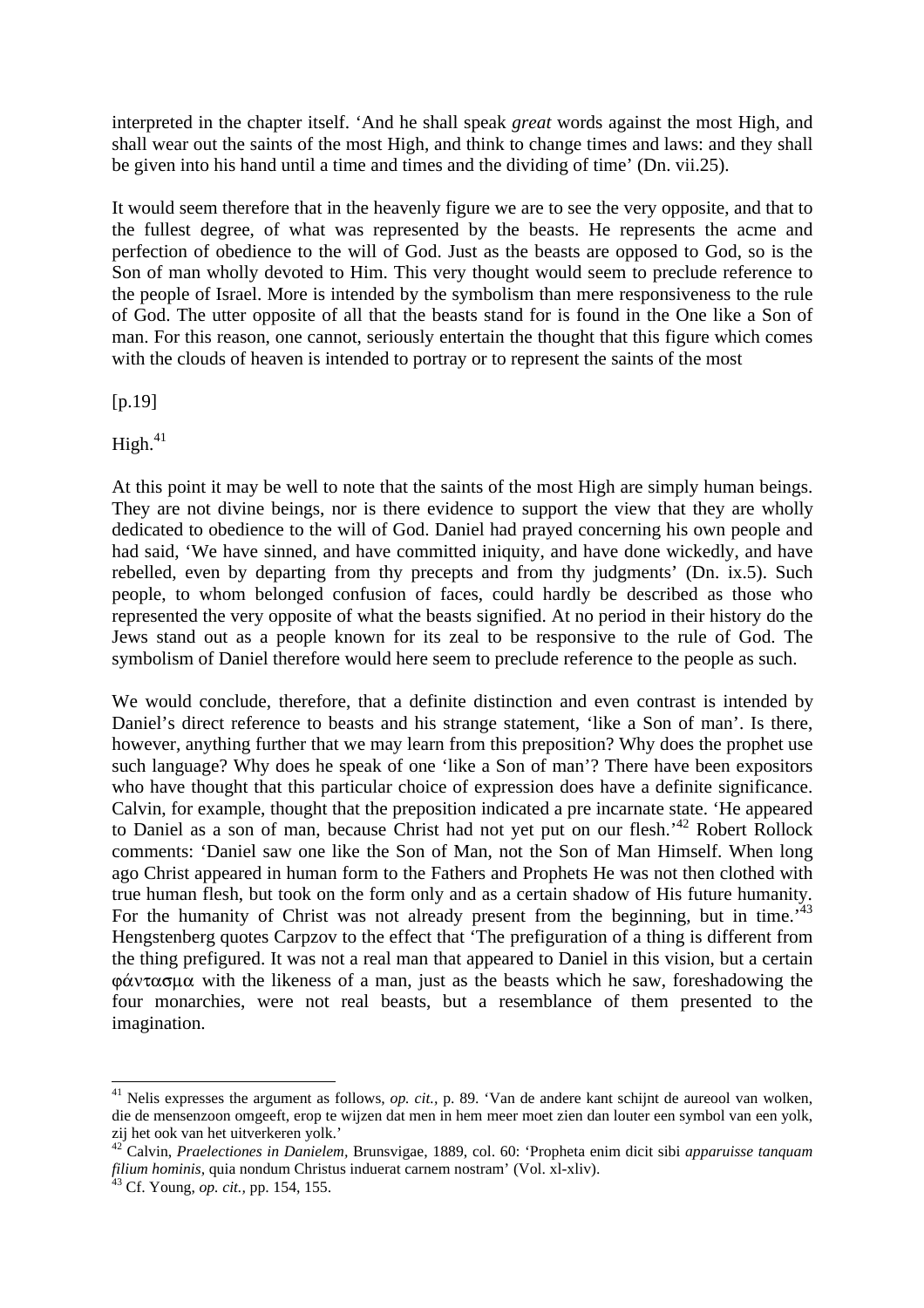## [p.20]

He who was actually to exist at a future time, was here beheld by the prophet in vision.<sup>44</sup>

Hengstenberg himself seems to point to the true solution when he remarks that 'The particle of comparison  $\overline{z}$  is used, like  $\overline{z}$  and other similar terms, in connexion with visions (for example in Ezek. 1.) when it is required to show that what is seen bears an ideal character, as in the case of the cherubs, and that a symbolical drapery is employed.'<sup>45</sup> The particle serves to indicate not merely that there was a similarity with man but also that there was a difference. This is also supported by the usage in Revelation i.13 and xiv.14. The figure is like a man, but inasmuch as he is said to be 'like a Son of man' he is also far more than a man. The particle  $\supset$  is used therefore, in the first instance to introduce a contrast with the four beasts of the vision, a contrast which had to do with their very natures. It is also employed to indicate the fact that, although the heavenly figure was like a man, nevertheless he was also more than a man. Whether there is any reference to the actual humanity of the figure or not is a question that is difficult to decide. Nor need we accept the position of Calvin, Carpzov and others that the preposition simply had reference to a pre-incarnate state of the One whom Daniel saw in the vision. If anything, the particle points in the direction of deity, and thus in itself constitutes an objection to the identification of this heavenly figure with the people of Israel.

It may be well to ask the question whether in this symbolism there is any reference whatever to the pre-existence of the One like a Son of man. That there is is categorically denied, for example, by Paul Volz, who on the whole is one of the more penetrating interpreters of the passage. Volz claims that nothing is asserted about pre-existence, but that the principal point is to be found in the thought that from now on the kingdom of God and its leader will take the rule in the place of the demonic worldly kingdoms, and that this will be to the honour of God and to the benefit of the people of God.<sup>46</sup>

Heaton in effect denies any pre-existence when he remarks that 'it can no longer be maintained that the writer here was seeing afar off the person of Christ...'<sup>47</sup> He also remarks of the heavenly figure that 'He came not from God but to Him', and he definitely

## [p.21]

rejects the view that the Son of man descended from heaven.<sup>48</sup> On the other hand Vos is most emphatic in his presentation of the opposite position, 'for there can be no doubt but the scene in Daniel means to describe the introduction of a super-human, heavenly Being into the lower world, and that after a theophanic fashion.<sup>49</sup>

It is of course true that in itself the phrase, 'like a Son of man', does not signify pre-existence. At the most, as we have sought to point out, it indicates that the one in question was more than a man. He might have been an angel, as is the case in Daniel where the reference is to

<sup>47</sup> *Op. cit.,* p. 183.

l <sup>44</sup> E. W. Hengstenberg, *Christology of the Old Testament* (translated by James Martin), Vol III, Edinburgh, MDCCLVIII, p. 85.

<sup>45</sup> *Op. cit*., p. 85.

<sup>46</sup> Volz, *op. cit*., p. 13.

<sup>48</sup> *Op. cit.,* p. 183.

<sup>49</sup> *Op. cit.,* p. 241.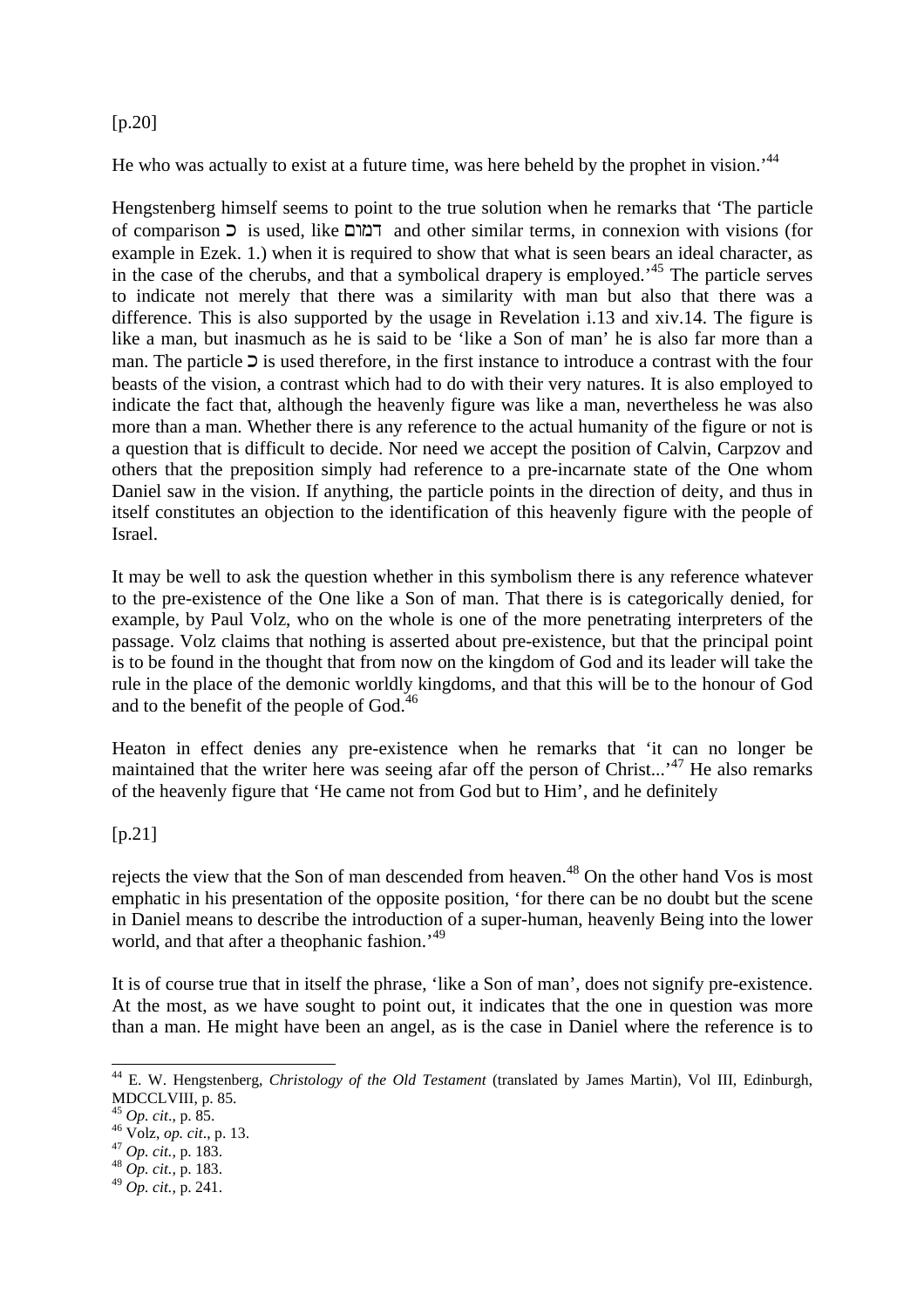Gabriel who is described as one 'as the appearance of a man'. The answer to our question is to be found rather in the mention of the clouds of heaven. This symbolism in the Bible signi fies judgment, a work which belongs to God alone. Nowhere in the Scriptures, either of the Old or the New Testaments, is the coming on or with the clouds assigned to anyone lesser than God Himself. Isaiah, for example, remarks, 'Behold, the Lord rideth upon a swift cloud, and cometh into Egypt: and the idols of Egypt tremble at his presence, and the heart of Egypt melts within it'  $(xix.1)$ <sup>50</sup> What appears from these considerations is that the Son of man comes from the heavenly world and He comes as the Judge. It would be difficult to conceive a higher picture of Him than is here given. The One of whom Daniel here speaks is deity, and hence, we may rightly speak of His pre-existence. As Vos puts it, 'He came from there (i.e., heaven); on that the emphasis rests, and on that the evidence for the pre-existence, generically considered, depends, not on the phrase describing the form possessed before or assumed at the point of his entrance into the sphere of the visible.'<sup>51</sup>

It is then the entire context which leads one to believe that the heavenly figure is truly a preexistent being. In this respect He is to be contrasted with the beasts which represent kingdoms that are temporal. This representation raises a problem. The Ancient of days who sits upon the throne of fire, the throne of judgment, is of course intended to represent God as Judge.<sup>52</sup> Upon this point there

[p.22]

seems to be unanimity of opinion. At the same time the One who comes with the clouds of heaven is Himself a divine Person. How is this to be reconciled? In answer we would simply remark that these facts compel us to acknowledge that here is an adumbration of the doctrine of the Trinity later to be revealed in its fulness. It is sufficient that from Daniel's majestic vision we may learn that there is truly a plurality of Persons in the Godhead. It is a divine Being which sits upon the throne of judgment and it is a divine Being who comes with the clouds of heaven in great majesty

## **An Enthronement Scene**

It is this heavenly Being who comes to the Ancient of days and who is brought before Him. What is the significance of this symbolism? It has been suggested for example, by Bentzen, that an enthronement scene is here pictured.<sup>53</sup> To support this view appeal is made to the language of the text in Which it is stated that the Son of man is brought before the Ancient of days, and is invested with a kingdom and with the authority to rule as the vicegerent of the Ancient of days. The seventh chapter of Daniel, says Bentzefl, 'is an eschatologized representation of the ancient Enthronement Festival. It has been influenced by the idea of

<sup>50</sup> Cf. also Ps. civ.3, xviii.10-18, xcvii.2-4; Na. i.3; Mk. xiii.26; Mt. xxiv.30, xxvi.64.

<sup>51</sup> *Op. cit.,* pp. 243, 244.

<sup>&</sup>lt;sup>52</sup> The description of the Ancient of days may be compared with Jb. xxxvi.26; Ps. cii.25-28; Is. xli.4. A somewhat parallel expression appears as a description of El in the Ugaritic texts, *ab snm* (father of years), cf. the Baal and Anat texts, 49, I.8 and 51, IV.24, Cyrus Gordon, *Ugaritic Handbook* II, 137. 141. It does not follow however, 'dass man hier eher mit Anleihen bei nordsyrisch-phönizisch-kanaanäischen Vorstellungen zu rechnen hat als beim Parsismus? ' (Bentzen, *op. cit*, p. 61). The similarities with Ugarit are not exact, and the antecedents of the symbolism seem rather to lie in the biblical passages themselves.

<sup>53</sup> *Op. cit*., p. 61.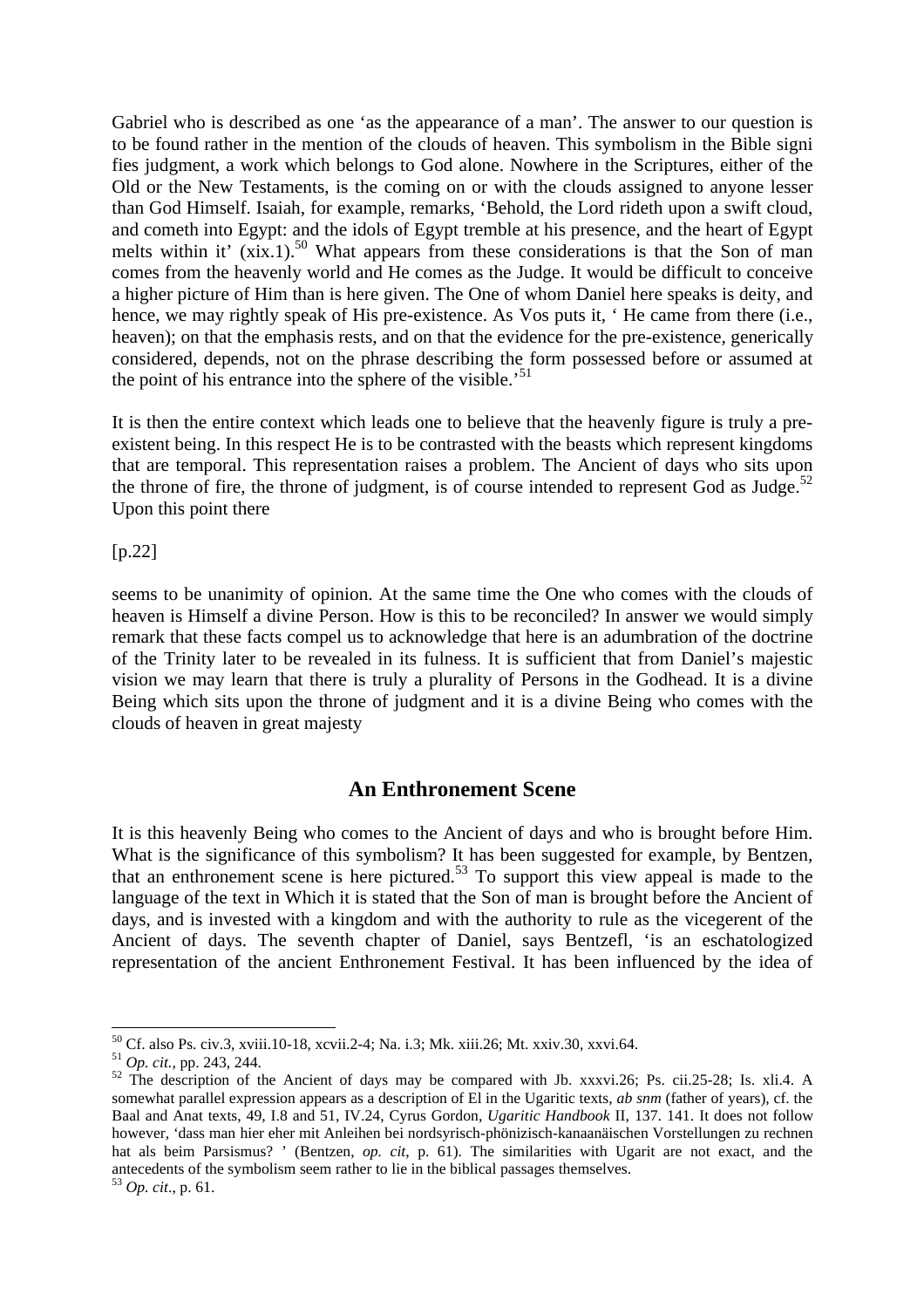world periods, peculiar to eschatology proper. It culminates in the taking over of world dominion by the Jewish peoples represented by the figure of the "Son of Man".<sup>54</sup>

It is not our purpose to consider the background or the antecedents of the vision, other than to stress the fact that we believe the contents thereof were given to Daniel by divine revelation. But we are not convinced that in ancient Israel there was annually celebrated a festival of the enthronement somewhat akin to the akitu festival of Babylonia.<sup>55</sup> And one thing would seem to be sure. There is no evidence extant to support the position that the seventh chapter of Daniel represents part of a myth which was recited in an annual enthronement festival. At the same time there is a certain element of truth in this conception of an enthronement, at least in a formal sense. The scene does indeed depict the investiture of the Son of man with kingly authority.

 $[p.23]$ 

The text states that the Son of man came to the Ancient of days and that they brought Him before the Ancient of days. The reason for this majestic escorting is that the Son of man may receive a kingdom; we are explicitly told that there was given to Him power and honour and a kingdom. While it is not expressly declared that these things were given to Him by the Ancient of days, it is certainly implied that such was the case. For the purpose of the judgment scene is not merely that a judgment should be pronounced, and the four kingdoms destroyed, but is also to prepare the way for the introduction of another kingdom which contrasts with the former in a marked fashion. It would therefore be a legitimate assumption that the One who had the power not only to pass judgment upon the former kingdoms also had the power to grant the kingdom of God to the one of His choice.

The kingdom which is identified as belonging to the Son of man is depicted as both universal and eternal.<sup>56</sup> In these respects it stands in striking contrast to the four preceding kingdoms. Each of these was limited and to a certain extent local. The kings of these kingdoms sought to make them universal, but none succeeded in the attempt. This fact is emphasized in the descriptions. With respect to the second beast, the command was, 'Arise, devour much flesh' (Dn. vii.5b), and of the third we are told, 'and dominion was given to it' (Dn. vii.6b). But of none of these kingdoms could it be said that 'all peoples, nations and tongues would serve him'. The kingdom of the Son of man alone is truly universal.

It is also eternal, and in this respect too it differs from the kingdoms represented by the four beasts. Each of these stood for the king of a kingdom that was temporal. Each had his day and then came to an end. In both an affirmative and a negative manner, how ever, the eternity of the kingdom of God is stressed. 'His dominion is an everlasting dominion' is the positive affirmation. And the same truth is stated in negative fashion in the words, 'which shall not pass away, and his kingdom *that* which shall not be destroyed '.<sup>57</sup>

These two attributes make it clear that the kingdom is of divine nature. No human kingdom could last for ever, nor could a human kingdom be universal in the sense that is here described. This kingdom therefore is essentially different from the four previously described.

<sup>54</sup> *King and Messiah*, London, 1955, p. 75.

<sup>55</sup> Norman H. Snaith, *The Jewish New Year Festival*, London, 1947 pp. 205 ff.

<sup>56</sup> Note the designation 'his kingdom' in Dn. vii.14.

 $57$  Dn. vii.14.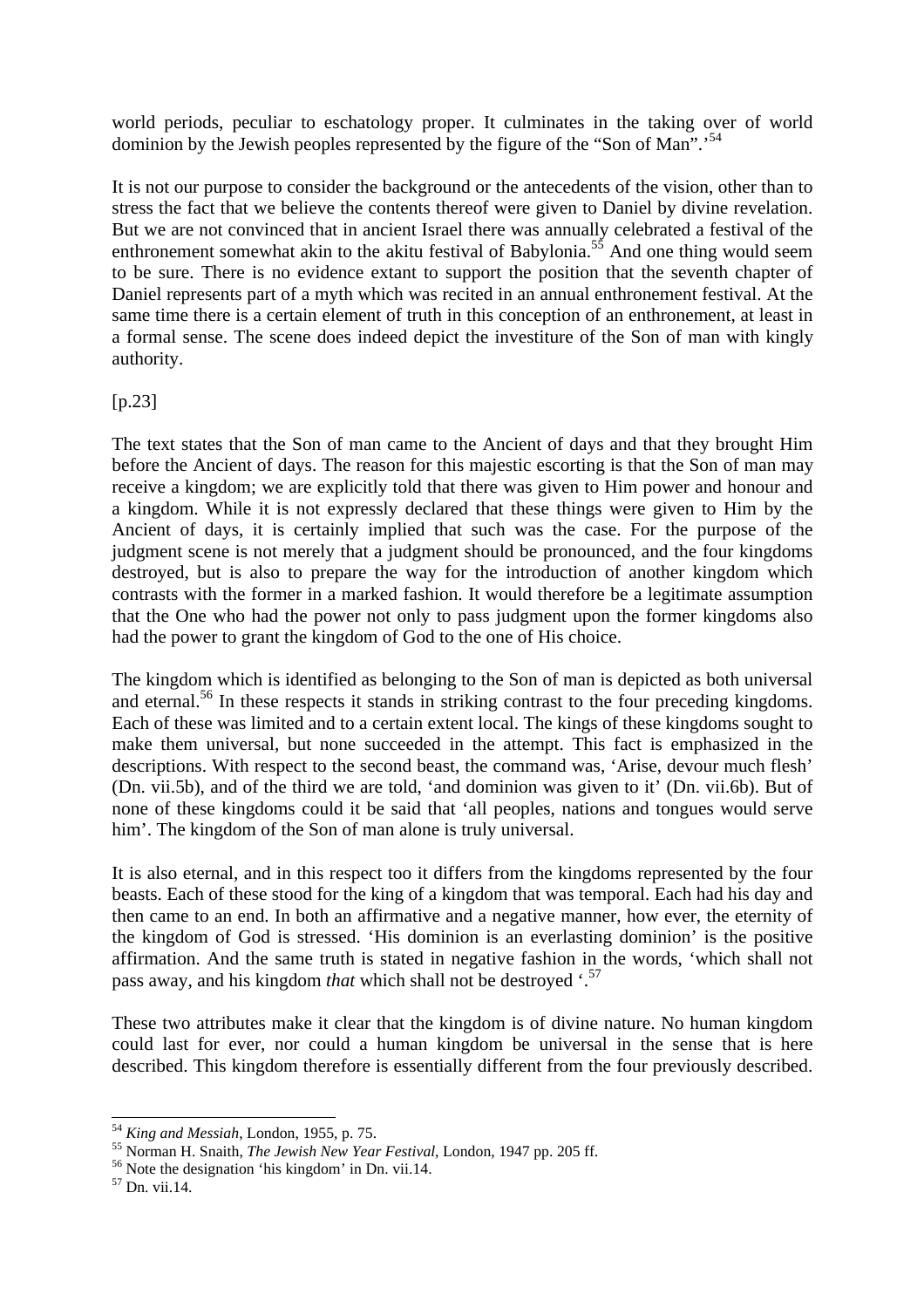They had human rulers. In fact, the four beasts are clearly interpreted in the latter portion of the chapter as having a

[p.24]

reference to four kings (Dn. vii.17). It is true, and many have pointed out the fact, that the words for the king and the kingdom are used interchangeably in Daniel.<sup>58</sup> At the same time the text does mention rulers, and we have every warrant from the book of Daniel to assert that the kingdoms represented by the four beasts were human kingdoms ruled over by human kings.

What, however, is to be said about the rulers of a kingdom that is both eternal and universal? It is of course perfectly true that such a kingdom might be given to a human vicegerent of God. The answer to the question, however, depends, not upon what might conceivably be done, but upon the text itself. Everything in the context which we have been considering leads one to believe that the ruler of this kingdom, the heavenly Son of man, is unlike the rulers of human kingdoms. There is one word in which the relationship between the kingdom of God and the Son of man is set forth that is of unusual significance. It is stated that 'all people, nations, and languages, should serve him' (Dn. vii.14). The verb  $\overline{\mathbb{C}}$  is important. Wherever this verb occurs in the book of Daniel it seems to denote not political service but service of a higher kind.

Apart from this present passage the word is confined to the third chapter of Daniel and in each instance has to do with worshipping the image which Nebuchadnezzar had erected. That this involves far more than a mere sign or token of respect is shown by the fact that the word 'god' also appears. The force of the verb comes to expression with particular clarity in the latter part of verse 28, 'that they might not serve nor worship any god, except their own God.' In Ezra vii.19 the reference is to the 'vessels also that are given thee for the service of the house of thy God'. Here the noun is  $\exists$ לחך employed. The meaning, however, is clear. The vessels are to be used in the worship of God. This root, wherever it appears in the Aramaic of the Bible, has reference to religious service.

It might seem that in this very chapter in Daniel there was an exception to the rule. Do we not read in verse 27 in reference to the kingdom of the saints, 'and all dominions shall serve and obey him'? As a matter of fact, however, this verse is not an exception. Inasmuch as people serve the saints of the most High they serve the King of these saints. They do not offer religious service to these saints in themselves, but only to the One who is the Head and the Lord of the saints. An example of this usage is found in Daniel ii.

[p.25]

46, which states that 'Nebuchadnezzar fell upon his face, and worshipped Daniel'. Porphyry took great offence at this verse, and some have condemned Daniel for having received such worship. But a proper interpretation of the text will show that it was not the man Daniel as such whom the king worshipped, but rather the God whose representative Daniel was. This was correctly stated as early as the time of Jerome.<sup>59</sup> Another passage in which the same truth is illustrated is Isaiah xlv.14. 'Thus saith the LORD, The labour of Egypt, and merchandise of

l <sup>58</sup> Cf. e.g., Nelis, *op. cit.,* p. 89, Volz, *op. cit.,* p. 13.

<sup>59</sup> Cf Young, *op. cit.,* p. 80.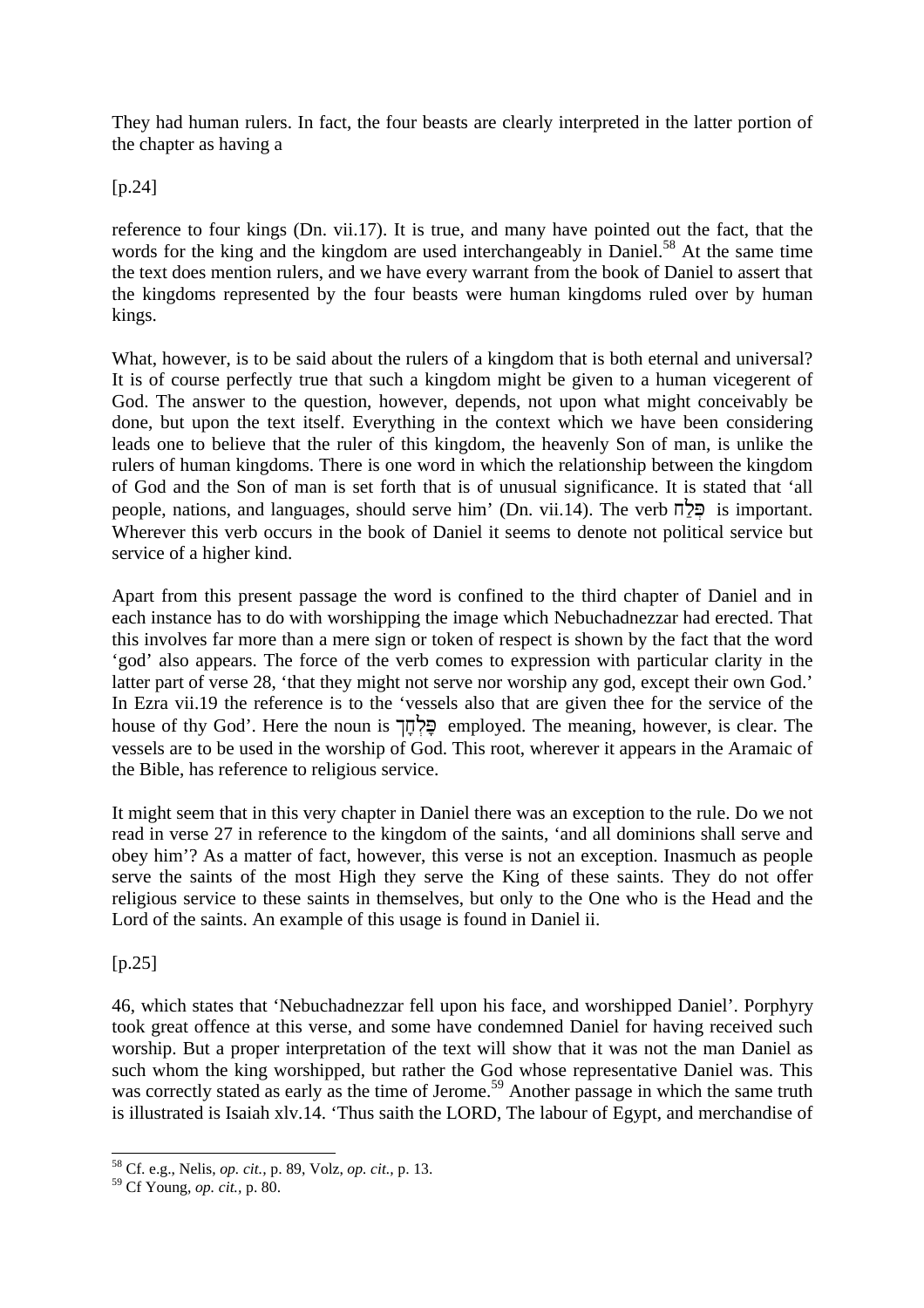Ethiopia and of the Sabeans, men of stature, shall come over unto thee, and they shall be thine: they shall come after thee; in chains they shall come over, and they shall fall down unto thee, they shall make supplication unto thee, *saying,* Surely God *is* in thee; and *there is* none else, *there is* no God.' In this passage the heathen worship the people of God because they recognize that the true God is in the midst of His people. Elsewhere they cannot find God, and for that reason they bow down before God's people.

The usage of this root  $\overline{n}$   $\overline{z}$  therefore is an indication of the fact that the One who is the King, the One to whom the kingdom is given, is One who is deserving of worship. Men will serve Him in the same manner as Shadrach, Meshach and Abednego served their God. The usage of this word also makes it clear that the Son of man is not the people of Israel. For, no matter how honoured the people of Israel had been, it cannot be said of them that in their own right religious service might be given to them. It is true that all peoples will serve the saints, but this is only because they are the saints of the most High, whose King is One that is worthy to receive such worship.

It should also be noted that in Daniel vii.14 there is a rather exclusive force in the language 'all people, nations, and languages'. This would seem to be even more all embracing than the language employed in verse 27, and if such is the case, it follows that the 'all people' would include even the saints themselves. Perhaps this argument should not be pressed too far, but it is difficult to escape the impression that contrast is intended between the Son of man on the one hand and all peoples, nations and tongues on the other.<sup>60</sup>

In the interpretation which is given to Daniel the emphasis is placed upon the kings. The four beasts are said to be four kings, and emphasis is laid upon the fact that they have arisen from the earth. There would seem to be a reason for this emphasis. Each of the four kingdoms found its head and ruler in one that was of the earth

[p.26]

earthy, a mere man who had temporal and limited power, and who represented the spirit of man that expressed itself with culminating force in the mouth of the little horn. This would lead the reader to suppose that the One to whom the universal, eternal and divine kingdom was given was also a king, one who, unlike the four kings of earthly kingdoms, was not of the earth earthy, but the Lord from heaven. He did not arise from the sea; He came with the clouds of heaven. His provenience therefore was the exact opposite of that of the four kings. He was a king unlike them, One who came from heaven.

The Messianic interpretation of the passage, it may be noted incidentally, is also supported by the history of its interpretation. In 4 Esdras xiii.3ff., we have a picture of a man who flies with the clouds of heaven, $61$  and in the book of Enoch the term 'Son of man' becomes a title of the Messiah.<sup>62</sup> That the passage is given a Messianic interpretation in the New Testament is of course universally recognized.<sup>63</sup> In fact in these early interpretations there is none which applies the passage in Daniel to the people of the most High. Such an interpretation appears

<sup>60</sup> Cf. Kliefoth, Das *Buch Daniel,* 1868, p. 214.

 $61$  2 Esdras xiii.3f.

<sup>62</sup> *The Book of Enoch,* xlviii.2, Iii.4.

<sup>63</sup> Cf. the masterful discussion in Vos, *op. cit.,* pp 228-256.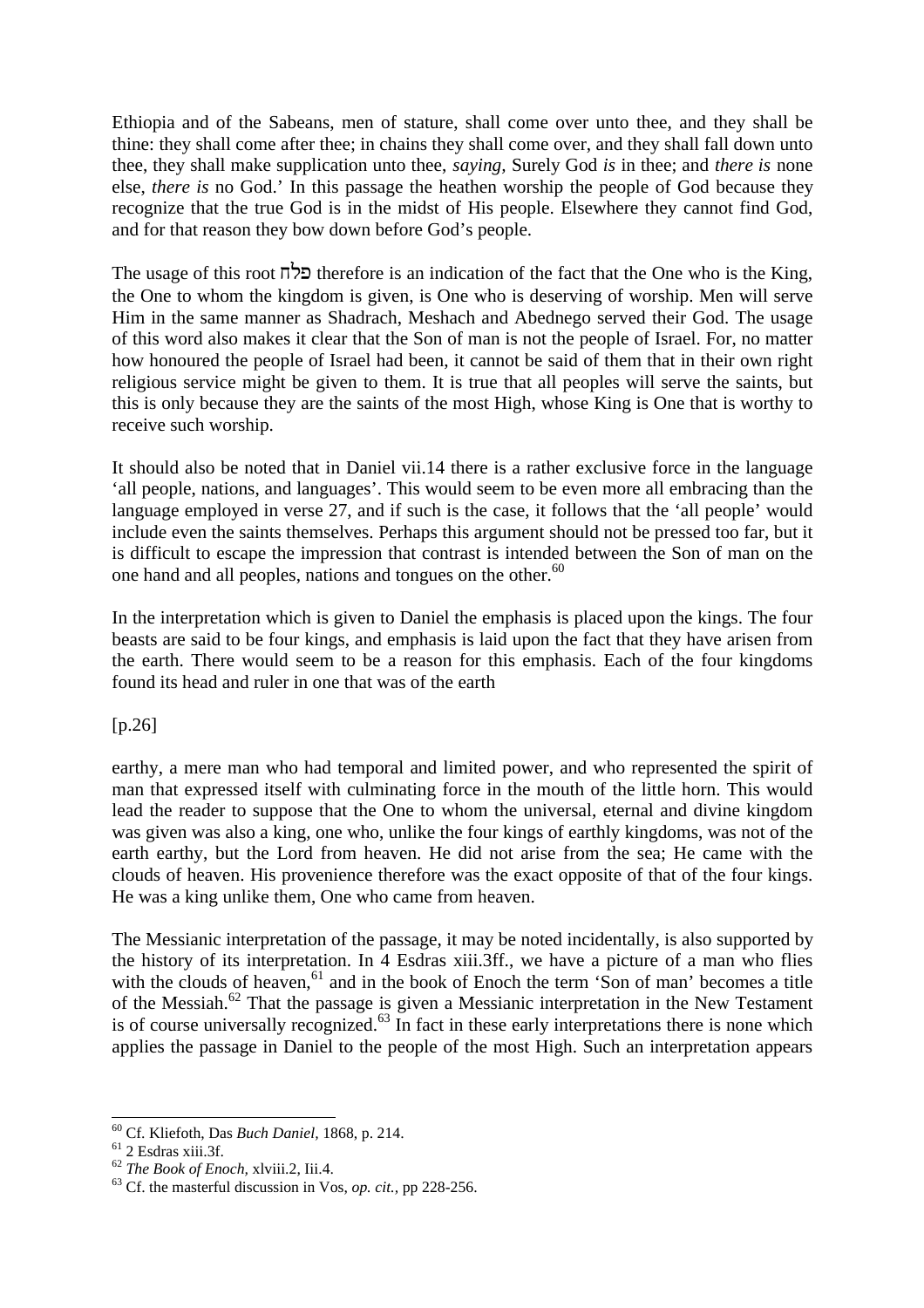only later, for even the rabbis, with reference to this passage, spoke of the Messiah as the '*anani*', 'the cloudy one'.<sup>64</sup>

The view that the figure like a Son of man merely represents the saints of the most High is one that does not do justice to the language of Daniel. In addition to the other considerations which have been adduced it should also be noted that, if the writer had intended to represent the saints by means of the heavenly figure, he should, and probably would, have been more explicit. If he had intended to set forth the ideal people, would he not have given some indication of this fact? The actual description which he does give in verses 13 and 14 is such that it leads one to believe that the writer is speaking of an individual, namely, the Messiah.

The weaknesses of the older, liberal view become more apparent the more one studies this passage. In reality the position of Gressmann is an argument against the collectivistic interpretation. Ac cording to him the material found in Daniel vii is very ancient and in its entirety is not all the original work of the writer. If it had been all original, maintains Gressmann, the writer would have given

 $[p.27]$ 

a more detailed explanation than is actually the case.<sup>65</sup> Gressmann thinks that the writer took his material from old tradition and broadened it out a bit so that it would apply to Antiochus Epiphanes.<sup>66</sup> Originally the individualistic emphasis was present, not the collectivistic. The Messianic understanding, says Gressmann, was not a misunderstanding, but was older than Daniel. The writer, however, engaged in interpretation, and the interpretation is later than the original tradition. In Daniel vii, as we now have it, the figure is interpreted of the saints, but this interpretation was not original.<sup>67</sup>

In the light of the exegesis of the passage, it would appear that the commonly accepted collectivistic interpretation of these verses will not stand. It has been held that this view was modified by our Lord who gave to the passage a Messianic import. Such a later reinterpretation of the figure in individual terms, we are told, is not regarded as illegitimate. As Heaton puts it, 'The original corporate meaning of "one like unto a son of man" in this passage is not forgotten in the new and unprecedented use of the expression when it was borrowed as a title for THE SON OF MAN in the Gospels.<sup>'68</sup> Those interpretations of Daniel, however, which see in the Son of man an individual, even though they believe that this individualistic emphasis goes back to tradition older than the writer of Daniel, have a deeper insight into the true meaning of Daniel vii.13, 14 than do those views which maintain that the verses themselves present a collectivistic force.

Our Lord did not alter or modify an already existing interpretation of the Son of man which the writer of Daniel had made. He rather saw in the heavenly figure none other than the Messiah, and He spoke of Himself as that Son of man, because He believed that He was Himself the Messiah. We have great sympathy with those views which maintain that the background of the Son of man is not to be found in ancient mythology or tradition but in the

<sup>64</sup> Nelis, *op. cit.,* p. 90.

<sup>65</sup> *Op. cit.,* p. 345.

<sup>&</sup>lt;sup>66</sup> Op. cit., p. 346: 'Der Apokalyptiker hat die bereits vorhandene Vision aufgegriffen und sie etwas erweitert, so dass sie jetzt auf Antiochus IV. Epiphanes passt.'

<sup>67</sup> *Op. cit.,* p. 344.

<sup>68</sup> *Op. cit.,* p. 184.